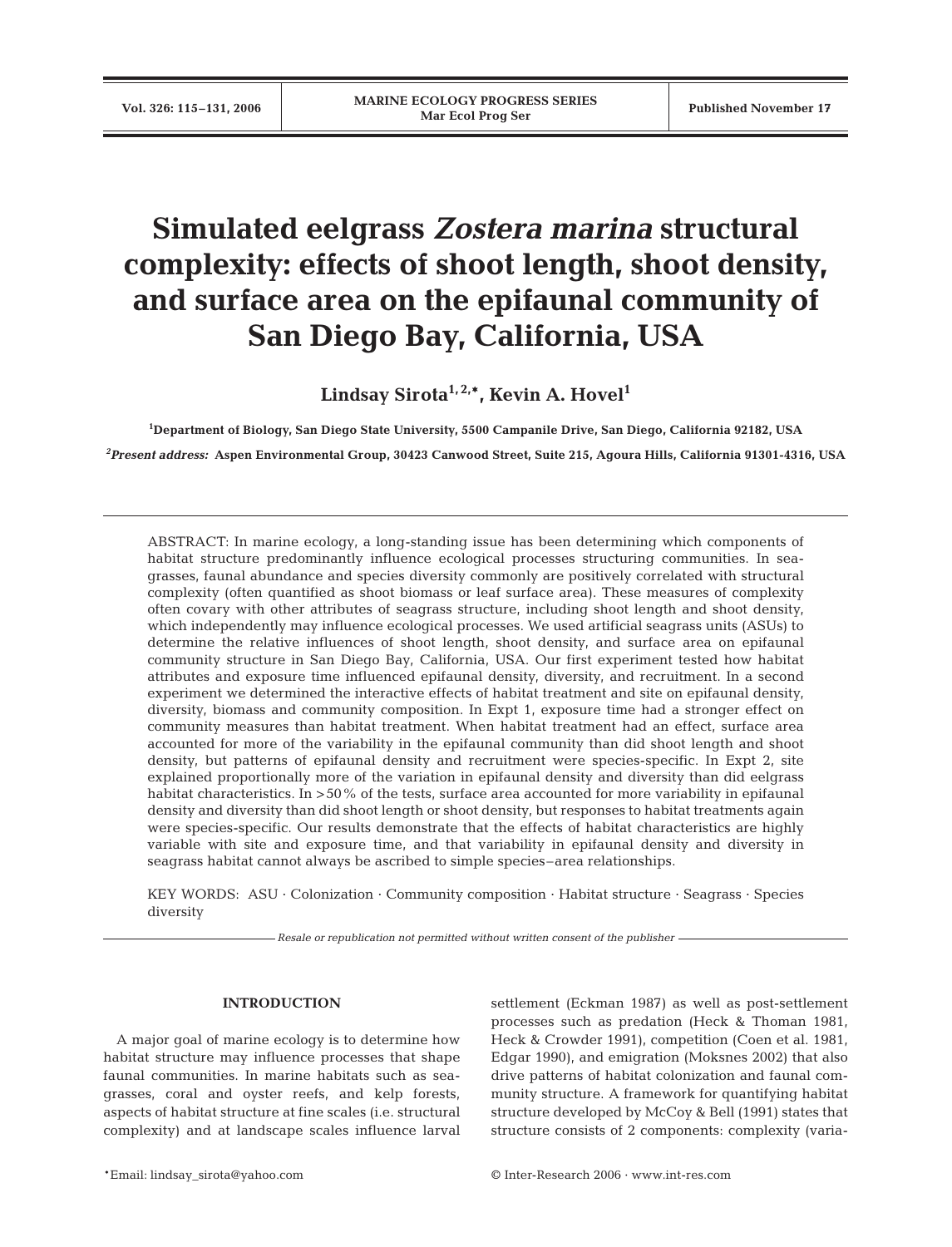tion attributable to the absolute abundance of individual structural components), and heterogeneity (variation attributable to the relative abundance of different structural components), and that measures of habitat structure as well as the effects of structure on ecological processes are scale dependent (see also Beck 1998, 2000). Despite this framework, inconsistencies among studies in the way in which habitat structure is defined and measured have limited our understanding of the relative importance of structure in ecological processes.

Seagrasses form a structurally complex marine habitat with high primary and secondary production in shallow water marine and estuarine environments (Hemminga & Duarte 2000). Seagrass shoots, roots and rhizomes provide extensive habitats for many economically important species, including crabs (Hovel & Lipcius 2001), shrimps (Coen et al. 1981), bivalves (Peterson 1986, Irlandi 1994), lobsters (Short et al. 2001) and fishes (Rooker et al. 1998, Hughes et al. 2002, Harris et al. 2004), as well as a diverse assemblage of macroinvertebrates that often serve as prey for these species. Faunal abundance, diversity, and survival typically are higher in seagrass than in surrounding unvegetated habitat (Orth 1992, Heck et al. 1995, Fonseca et al. 1998, Lee et al. 2001), and within seagrass patches, the abundance and diversity of mobile invertebrates and fishes often are correlated with increases in structural complexity (e.g. shoot density, surface area, or biomass per unit area: Heck & Orth 1980, Orth 1992, Hovel & Lipcius 2001). Areas of high structural complexity may enhance the refuge value of seagrass beds, particularly for vulnerable juvenile stages (e.g. decapod crustaceans: Heck & Thoman 1981, Heck & Wilson 1987, Hovel & Lipcius 2001; juvenile hard clams *Mercenaria mercenaria*: Irlandi 1994) and may offer greater living space or food for epifauna. Additionally, larvae, postlarvae and juveniles often actively select areas of high structural complexity (Bell & Westoby 1986).

Structural complexity in seagrass habitat has been quantified in a number of ways. Seagrass shoot biomass per unit area has frequently been used as a measure of habitat complexity, and often is correlated with various aspects of the associated epifaunal community including total epifaunal abundance, species richness, and species diversity (e.g. Heck & Wetstone 1977, Stoner 1980, Attrill et al. 2000, Pelicice et al. 2005). However, biomass covaries with many attributes of seagrass bed structure, including surface area, shoot length, and shoot density, all of which may independently influence ecological processes (e.g. predator– prey encounter rates) and therefore population dynamics and community composition. The confounding of shoot biomass with these other aspects of habitat structure has made it difficult to determine if positive correlations between structural complexity and faunal abundance and diversity are the result of a greater amount of habitat available, or from independent effects of shoot density and shoot length on ecological processes. In seagrass *Zostera marina* habitats in Great Britain, patterns of epifaunal community composition were best explained by the amount of seagrass present (=biomass per unit area) rather than by a derived index of structural complexity that incorporated shoot density, epiphyte biomass, and the number of leaves per shoot, suggesting that increased species diversity in structurally complex seagrass patches may be ascribed to simple species–area relationships (Attrill et al. 2000). In contrast, elements of structural complexity (e.g. shoot density) of seagrass habitat in Virginia, USA (Parker et al. 2001) and in Port Phillip Bay, Australia (Jenkins et al. 2002), had stronger influences on epifaunal abundance than did plant surface area.

Eelgrass *Zostera marina* L. is one of over 50 species of marine angiosperms comprising seagrasses (den Hartog 1977). *Z. marina* dominates shallow soft-sediment habitats in Southern California and is widespread throughout San Diego Bay at depths of <1 to ca. 5 m. Many commercially and recreationally important species utilize these beds as nurseries or foraging grounds, including the spiny lobster *Panulirus interruptus*, barred sand bass *Paralabrax nebulifer* and spotted sand bass *Paralabrax maculatofasciatus*. Eelgrass habitat structure and epifaunal community composition vary markedly among sites in San Diego Bay. Mean eelgrass shoot length decreases, and mean shoot density increases with distance from the bay mouth, and fish and invertebrate species richness generally is higher near the bay mouth than at mid-bay and backbay sites (authors' unpubl. data). We used San Diego Bay as a model system to study the interactive effects of site and simulated eelgrass habitat structure on epifaunal community structure. Specifically, our goal was to determine the relative influences of habitat amount (=shoot surface area), shoot length and shoot density on the abundance, diversity, community composition, and biomass of *Z. marina* epifauna.

## **MATERIALS AND METHODS**

**Study site.** Our experiments were conducted in San Diego Bay (32° 44' N, 117° 10' W), a seasonal hypersaline, low-inflow estuary in Southern California, USA (Largier et al. 1997). The bay is ca. 25 km long and is commonly divided into 4 eco-regions (US Department of the Navy, Southwest Division [USDoN, SWDIV], San Diego Bay Integrated Natural Resources Management Plan, and San Diego Unified Port District Public Draft,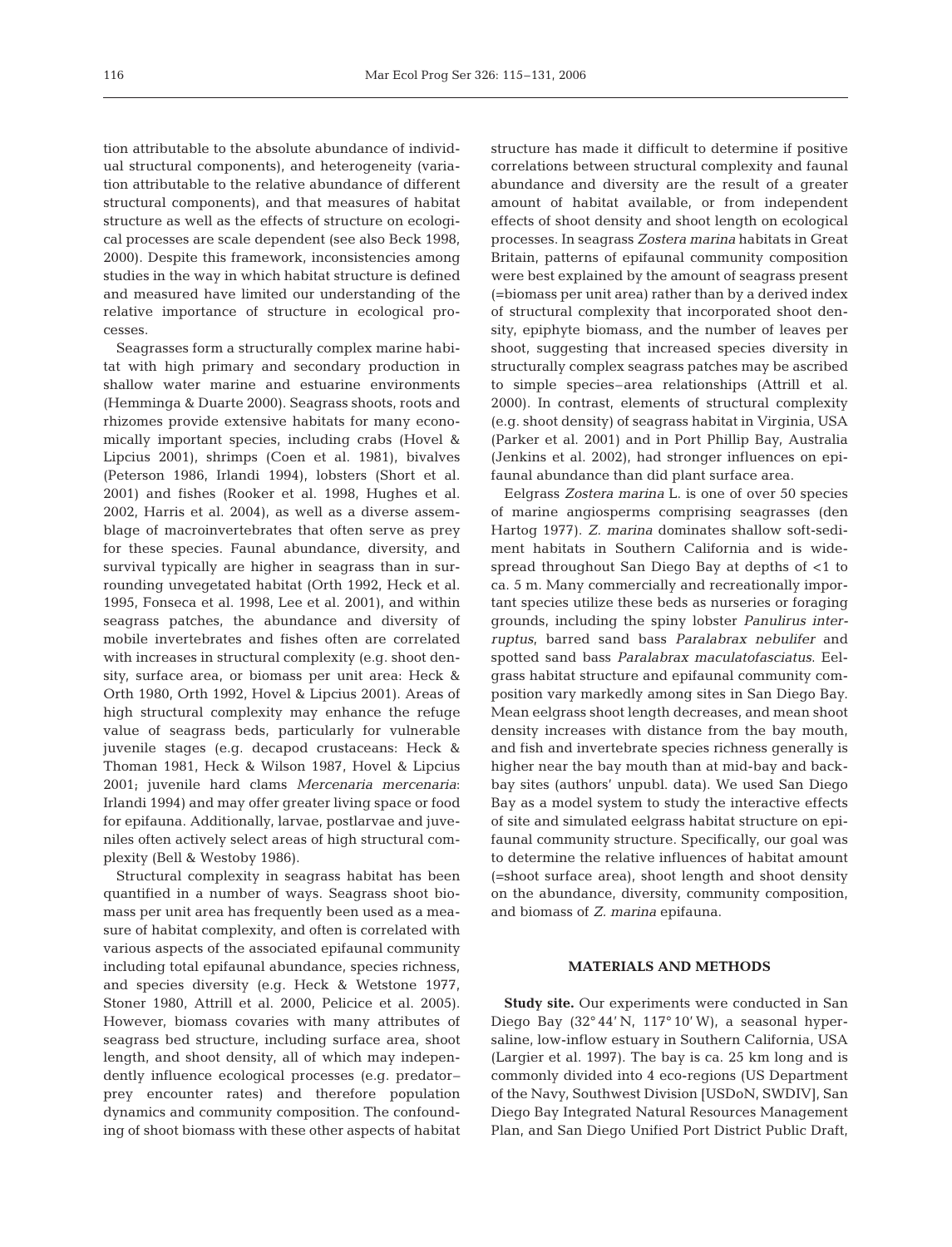September 1999; prepared by Tierra Data Systems, Escondido, CA), representing different environmental conditions, including current velocity, water residence time, temperature, salinity, and depth (Largier et al. 1997, Chadwick & Largier 1999). The northern ecoregion (Expts 1 and 2) includes the bay mouth and is characterized by short water residence time, strong tidally driven currents, and low fluctuations in seasonal water temperatures and salinity (ca. 13 to 19°C and 33 to 35 psu). The southern eco-region, ca. 20 km from the bay mouth, has long water residence times, weaker currents, and higher fluctuations in seasonal water temperature and salinity (ca. 13 to 24°C and 32 to 37 psu). The 2 central eco-regions (north central and south central; Expt 2) have conditions intermediate to the northern and southern eco-regions.

**General experimental design.** To test how simulated eelgrass habitat structure influences epifaunal communities, we used artificial seagrass units (ASUs) to simulate eelgrass patches and to precisely control shoot surface area, shoot length, and shoot density in a design similar to that used by Jenkins et al. (2002). We chose these 2 variables (shoot length and shoot density) because they varied considerably among sites in a 2 yr survey of eelgrass habitat characteristics in San Diego Bay. Variability in other structural characteristics was less pronounced among our sampling sites. Using ASUs also allowed us to standardize patch size and the number of leaves per shoot among treatment combinations, thereby limiting the effect of additional confounding variables. ASUs are rapidly colonized by epifauna in San Diego Bay (Healey & Hovel 2004) and elsewhere (e.g. Virnstein & Curran 1986, Bologna & Heck 1999, Boström & Bonsdorff 2000). In addition, epifaunal densities, species diversity, and species composition are comparable between ASUs and naturally occurring eelgrass beds in San Diego Bay, and all species found in naturally occurring eelgrass were found in ASUs (Healey & Hovel 2004, authors' unpubl. data).

Each  $0.25$  m<sup>2</sup> ASU consisted of simulated shoots (4.75 mm wide green polypropylene ribbon) tied to a 50 cm  $\times$  50 cm square of black Vexar<sup>®</sup> mesh (mesh)  $size = 1$  cm  $\times$  1 cm) lined on the bottom with 1 mm mesh window screening. Shoots were folded in two to form 2 simulated blades per shoot. We used a  $2 \times 2$  fully crossed factorial design consisting of 2 levels of shoot length (short  $[S] = 20$  cm and tall  $[T] = 80$  cm) and 2 levels of shoot density (low  $[L] = 150$  shoots  $m^{-2}$  and high  $[H] = 600$  shoots  $m^{-2}$ ). Shoot length and shoot density values were chosen (1) to represent the extremes for naturally occurring eelgrass beds in San Diego Bay, and (2) to achieve a 4-fold difference between the low and high values for each variable. This resulted in a 16-fold difference in surface area between the short shoot-low density (SL) and the tall shoot-high density (TH) plots and a 4-fold difference between the SL plots and the short shoot-high density (SH) and tall shootlow density (TL) treatments (surface area ratios SL:  $SH:TL:TH = 1:4:4:16 = Low:Medium:Medium:High$ . This design allowed us to create 2 mid-level surface area treatments (SH and TL) which have equivalent total surface area but different structural configurations, thereby allowing us to separate surface area from structural attributes (length and height). We could then determine if epifaunal colonization varied primarily with shoot length (regardless of shoot density), shoot density (regardless of shoot length), or shoot surface area (regardless of either shoot length or density; Jenkins et al. 2002).

At the start of each experiment (see below), ASUs were tagged for individual identification and anchored with rebar stakes to featureless sediment (=no aboveground structure) no less than 5 m from existing eelgrass beds. Upon completion of each experiment, divers retrieved ASUs by rapidly placing a 500 µm mesh bag over each ASU, placing their hand under the unit, pushing the ASU up and into the bag, and sealing the bag using a drawstring. The bottom mesh lining of the ASU prevented the capture of infaunal species that may have already been present in the underlying sediment. The process of either deploying or retrieving the ASUs took approximately 1 h at each site. Once collected, the ASUs were brought back to the dock and epifauna were rinsed into a 1 mm sieve. Samples were then placed into plastic bags and frozen. In the laboratory, thawed samples were sorted to identify all organisms to the lowest possible taxonomic level, usually species. Species residing in the top few centimeters of sediment above the ASU were collected and recorded, including most bivalves. All polychaetes and Asian mussels *Musculista senhousia* were excluded from the samples, as both of these taxa resided in the sediment prior to ASU deployment and may have been inadvertently collected. Sorted epifauna were placed in a drying oven at 60°C for 48 h to obtain dry weights for crustaceans (primarily amphipods, isopods, and shrimp) and fishes. Of the major taxonomic groups collected from the ASUs (crustaceans, gastropods, and bivalves), the crustacean species (isopods, amphipods, crabs, and shrimps) were selected to represent those organisms most likely to be consumed by higher-order predators (e.g. fishes) that use eelgrass habitat for refuge and foraging (Warfe & Barmuta 2004).

**Expt 1.** The goal of Expt 1 was to determine how simulated eelgrass structural complexity and exposure time influence epifaunal colonization (i.e. all new individuals in ASUs) and recruitment (i.e. recently settled larvae or juveniles in ASUs). We deployed SL, SH, TL and TH ASUs  $(n = 12 \text{ each})$  on a shallow  $(1.5 \text{ to } 2.6 \text{ m})$ at MLLW, mean lower low water) sandy shoal adjacent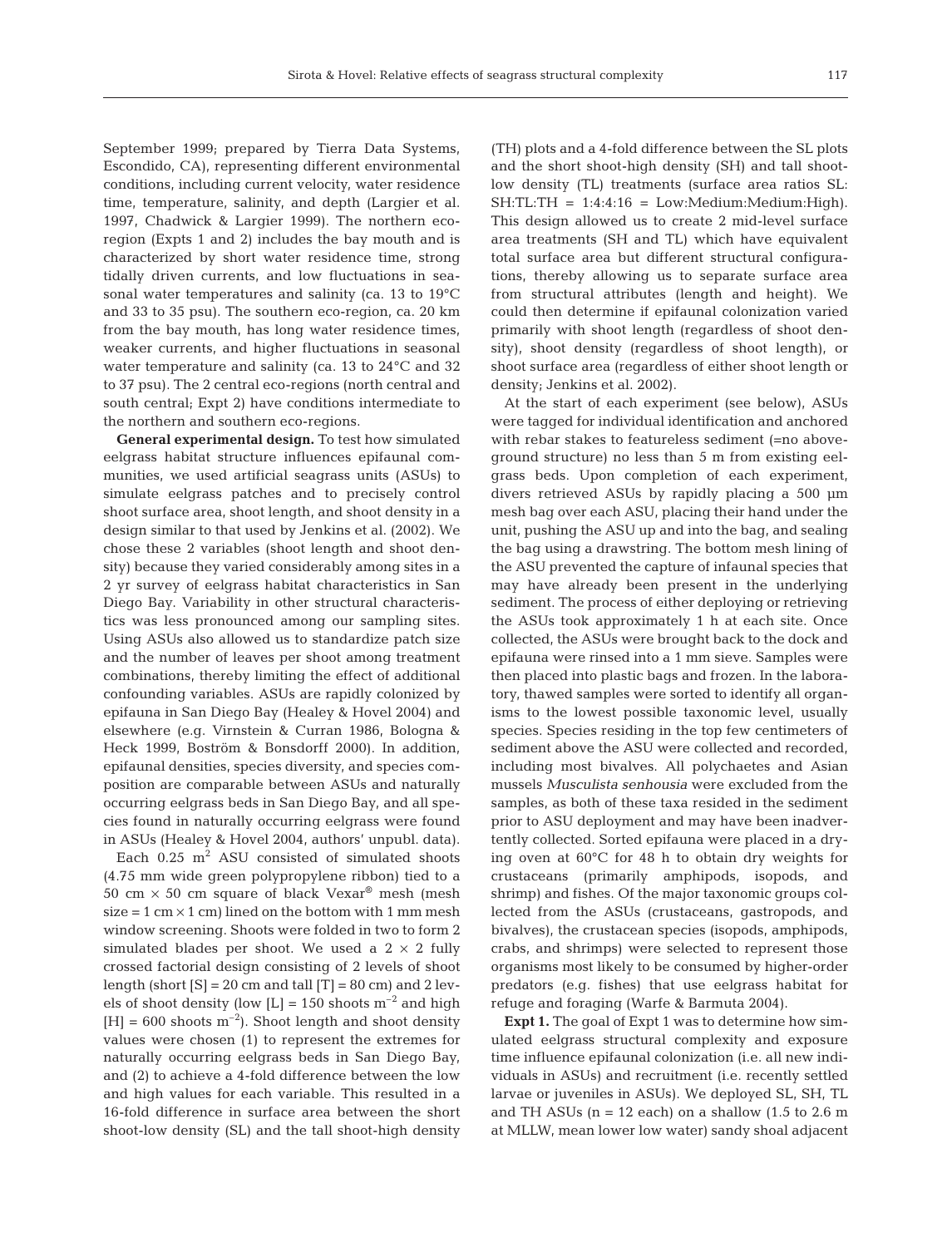to an extensive eelgrass bed at Shelter Island (32° 43' N, 117° 13' W) in the northern eco-region of San Diego Bay. ASUs were deployed for each of 3 exposure times: 2, 4, or 6 wk. By varying exposure time, we could also determine the maximum length of time that ASUs could be deployed before fouling might influence the results and apply this knowledge to Expt 2. In San Diego Bay,  $1 \text{ m}^2$  ASUs were extensively colonized by epifauna within 1 wk (Healey & Hovel 2004). We conducted 2 trials of this experiment (Trial 1: 31 March to 12 May 2004; Trial 2: 22 June to 4 August 2004) to account for potential differences in colonization rates among seasons. Prior to Trial 1, 6 permanent 35 m transects were established parallel to the eelgrass bed. ASUs were placed 5 m apart in random order within each block and transects were placed no less than 5 m apart (Fig. 1). Each transect consisted of 2 blocks, and each block consisted of 1 replicate of each of the 4 treatment combinations ( $N = 4$  ASUs/block  $\times$  4 blocks/deployment time  $\times$  3 deployment times = 48 ASUs). At each exposure time, 4 blocks (not of the same transect) of ASUs were collected (4 ASUs/block × 4 blocks/deployment time = 16 ASUs).

We used separate 2-way fixed factor analyses of variance (ANOVAs) to test how (1) total epifaunal density, (2) species richness, and (3) Simpson's index of diversity  $(D_s)$  varied among the 4 simulated eelgrass habitat treatments and deployment time. We considered the effect of blocks on dependent variables in initial analyses, but did not include the blocks in our final analyses because effects were minimal and their inclusion reduced statistical power. Two-way ANOVAs also were used to test how the densities of the 3 most abundant taxa collected in this experiment varied with





Fig. 1. Experimental layout for one site in San Diego Bay (not to scale). Each block (represented by the bracket) contained 1 replicate of each habitat treatment in random order. Not all transects are shown. SL: short shoots, low density; SH: short shoots, high density; TL: tall shoots, low density; TH: tall shoots, high density

habitat treatment and deployment time. For all 2-way ANOVAs, we used techniques described in Graham & Edwards (2001) to calculate the proportion of the total variance (=magnitude of effect,  $\omega^2$ ) accounted for by each factor and by the error term when  $p < 0.1$ . This additional piece of information, akin to the coefficient of determination in regression analysis, typically is not considered for ANOVAs but provided us with an additional way to evaluate the strength of treatment effects on total epifaunal density, species richness, and *D*s. For all statistical analyses, data for each trial were analyzed separately.  $D<sub>s</sub>$  was chosen as a measure of species diversity because it represents the probability that 2 randomly chosen individuals in a sample are of different species (Hurlbert 1971). Results were qualitatively similar using the Shannon Index (*H*'). Cochran's test was used to test for heterogeneous variances, and we transformed data where necessary (log(*x*+1)) to meet the assumptions of ANOVA in these and all subsequent tests. Rather than using an arbitrary alpha value of  $p < 0.05$  to determine which trends were significant, we used resulting p-values, effect sizes,  $\omega^2$ terms and error bars to suggest which tests provided strong vs. weak evidence for effects of simulated eelgrass treatments on epifauna. This approach acknowledges the generally high levels of variability inherent in subtidal systems but still allows for rigorous hypothesis testing (Dayton et al. 1999).

Two-way ANOVAs were followed with *a priori* contrasts and Tukey least significant difference (LSD) post-hoc multiple comparisons to further test how total epifaunal density, species richness, *D*s, and species' densities varied with habitat treatment and deployment time. We first evaluated the habitat treatment  $\times$ time interaction term, and pooled data over treatments and deployment times when  $p > 0.25$  (Underwood 1997). When a significant effect of deployment time was found, we used LSD multiple comparisons to test for trends in dependent variables, since no *a priori* hypotheses regarding this independent variable were made. When we found a significant effect of habitat treatment, we determined which means differed using sequential *a priori* contrasts (Underwood 1997, Jenkins et al. 2002, Gotelli & Ellison 2004). We first tested for a difference between the 2 equal surface area treatments (SH and TL). If no strong evidence for a difference was detected  $(p > 0.1)$ , suggesting that simulated shoot surface area (but not shoot length or density) significantly influences the dependent variable, a second contrast was used to test whether the means for the different surface area treatments differed (e.g. SL < SH = TL < TH). If in the first contrast strong evidence for a difference in means for the SH and TL treatments was detected  $(p < 0.1)$ , suggesting that shoot length, shoot density, or both of these factors were important, we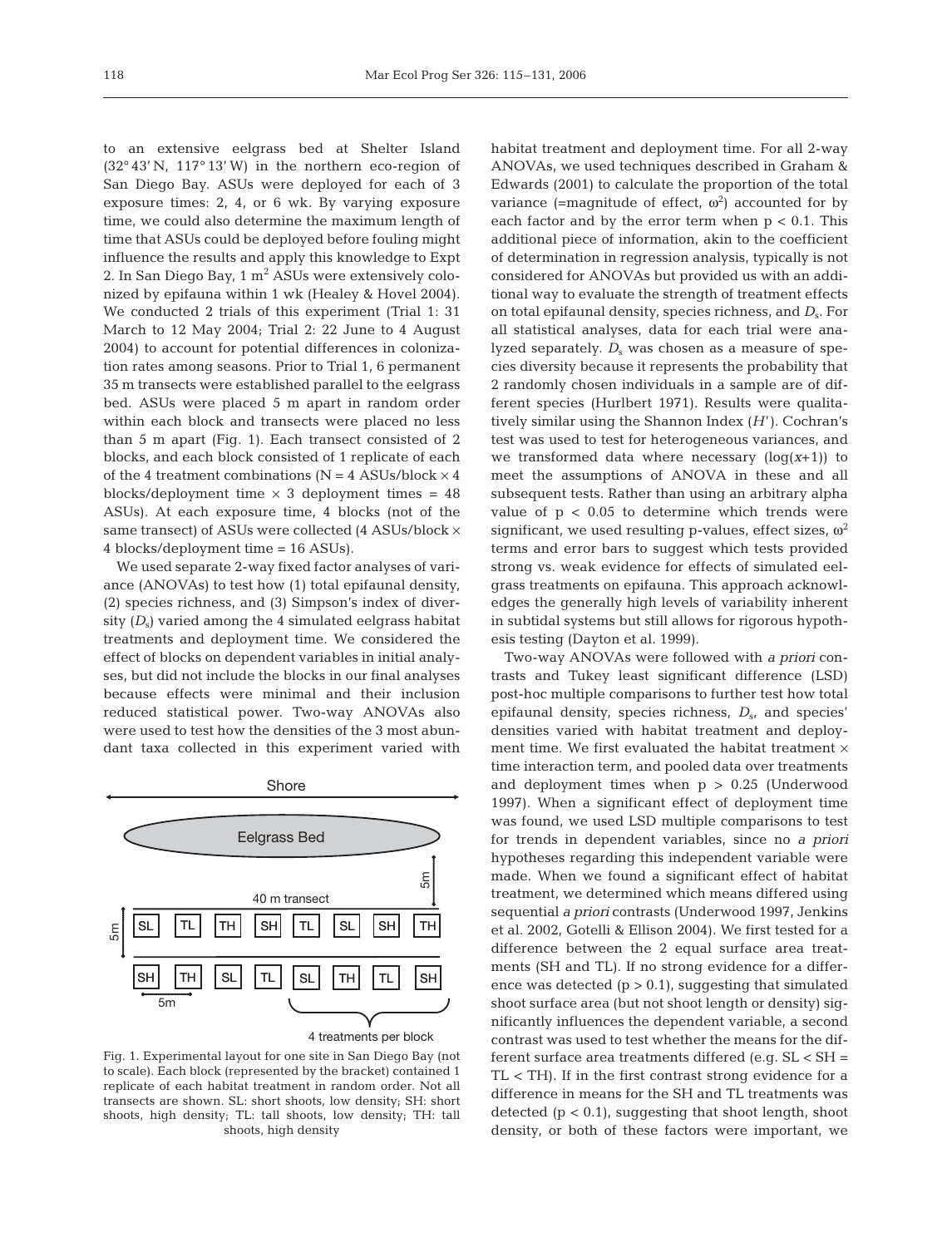contrasted means for shoot length  $(SL = TL \neq SH = TH)$ and shoot density (SL = TL  $\neq$  SH = TH). This set of 2 contrasts also was run when a visual inspection of the means and variances for the SH and TL treatments suggested that differences could not be detected due to low statistical power. The first set of contrasts (testing for a surface area effect) are orthogonal, but the second set (testing for shoot length and shoot density effects) are not. However, any problem of non-independence among p-values resulting from non-orthogonality should be outweighed by the benefit of keeping the number of comparisons among means low (Underwood 1997, Jenkins et al. 2002, Quinn & Keough 2002).

Finally, we used 1-way ANOVAs to determine how recruitment of several species (see 'Results; Expt 1' below) varied among habitat treatments in Trial 2, in which large increases in newly settled juveniles were evident from one trial to the next. We refer to these events as recruitment based on the dramatic increases in abundance (ca. 30-fold) of very small individuals from one trial to the next. These tests of recruitment were conducted in weeks with peak abundances, which varied according to species.

**Expt 2.** To determine the interactive effect of simulated eelgrass structural complexity and site on epifaunal community composition, we deployed 6 replicate ASUs of each treatment combination at each of 2 sites in San Diego Bay on 11 May 2004 (Trial 1) and 3 August 2004 (Trial 2) ( $N = 4$  ASUs/block  $\times$  6 blocks/ site  $\times$  2 sites = 48 ASUs). The 2 sites were located in different eco-regions, with Shelter Island (32° 43' N, 117° 13' W) in the northern eco-region and Coronado (32° 41' N, 117° 9' W) in the southern central ecoregion, just south of the Coronado Bay Bridge. At Shelter Island, ASUs were placed on the same sandy shoal as in Expt 1, whereas ASUs at Coronado were placed on unvegetated soft sediment parallel to the deepest edge (3 m at MLLW) of the existing eelgrass bed. At each site, ASUs were placed in random order on 5 m centers along three 35 m transects established parallel to the existing eelgrass bed (Fig. 1). All ASUs were deployed for 4 wk. This length of time was chosen because epiphytic growth was minimal and because results of Expt 1 indicated that epifaunal community structure generally did not differ between the 4 and 6 wk exposure times (see 'Results; Expt 1' below). ASUs were recovered and samples were processed in the laboratory as described above for Expt 1.

We used 2-way, fixed factor ANOVAs to test how (1) total epifaunal density, (2) species richness, (3)  $D_{\rm s}$ , (4) crustacean biomass, and (5) fish biomass varied among the 2 sites and the 4 simulated eelgrass treatments. The relative importance  $(\omega^2)$  of individual factors was calculated as described above. Due to the strong relative contribution of site and the repeated interaction of

site and habitat treatment detected by the 2-way ANOVAs, 1-way ANOVAs investigating the effect of habitat treatment were run separately for each site. *A priori* contrasts (as described in 'Expt 1' above) were used to determine which means differed when  $p < 0.1$ in the ANOVAs. Data were analyzed separately for each trial.

We employed multivariate analyses to analyze community composition using the PRIMER software package (Plymouth Marine Laboratory; Clarke & Warwick 1994). Non-metric multidimensional scaling (nMDS) ordinations of all replicates were plotted based on Bray-Curtis similarities, which were calculated on nontransformed abundance data. One-way analysis of similarities (ANOSIM; Clarke & Warwick 1994) were used to test for differences among ASU treatments.

## **RESULTS**

## **Expt 1**

Due to rough weather conditions 2 SL ASUs and 1 SH ASU were lost during Week 4 of Trial 1. Over the course of the 2 trials, we collected a total of 24 524 individuals representing 62 species, including 14 bivalve, 7 crab, 7 fish,18 gastropod, 6 shrimp and 10 other species (Table 1). For both trials, Gammaridae spp. and *Caprella californica* were the two most abundant taxa, together composing 52 and 33% of the cumulative total in Trials 1 and 2, respectively.

During both trials, total epifaunal density varied by both habitat treatment and deployment time, but there was no interactive effect of these 2 factors (Table 2). In both trials, habitat treatment generally had a larger influence on total epifaunal density than did deployment time (Table 2). In Trial 1, total epifaunal density was significantly higher in Week 2 than in Weeks 4 and 6. In contrast, in Trial 2, total epifaunal density was significantly higher in Weeks 4 and 6 than in Week 2. Effects of habitat treatment also differed between the 2 trials. There was a significant positive effect of simulated shoot surface area on total epifaunal density in Trial 1, whereas in Trial 2 both shoot length and shoot density had a significant positive effect on total epifaunal density (Table 3, Fig. 2).

For both trials, habitat treatment did not significantly influence species richness and  $D_{\rm s}$ , but both species richness and  $D<sub>s</sub>$  were significantly higher in Weeks 4 and 6 than in Week 2 (Table 2, Fig. 2). For both variables, differences among deployment times were relatively slight.

The most abundant taxa in Expt 1 were *Caprella californica* (amphipod), Gammaridae spp. (amphipod), *Hippolyte californiensis* (small grass shrimp) and *Alia*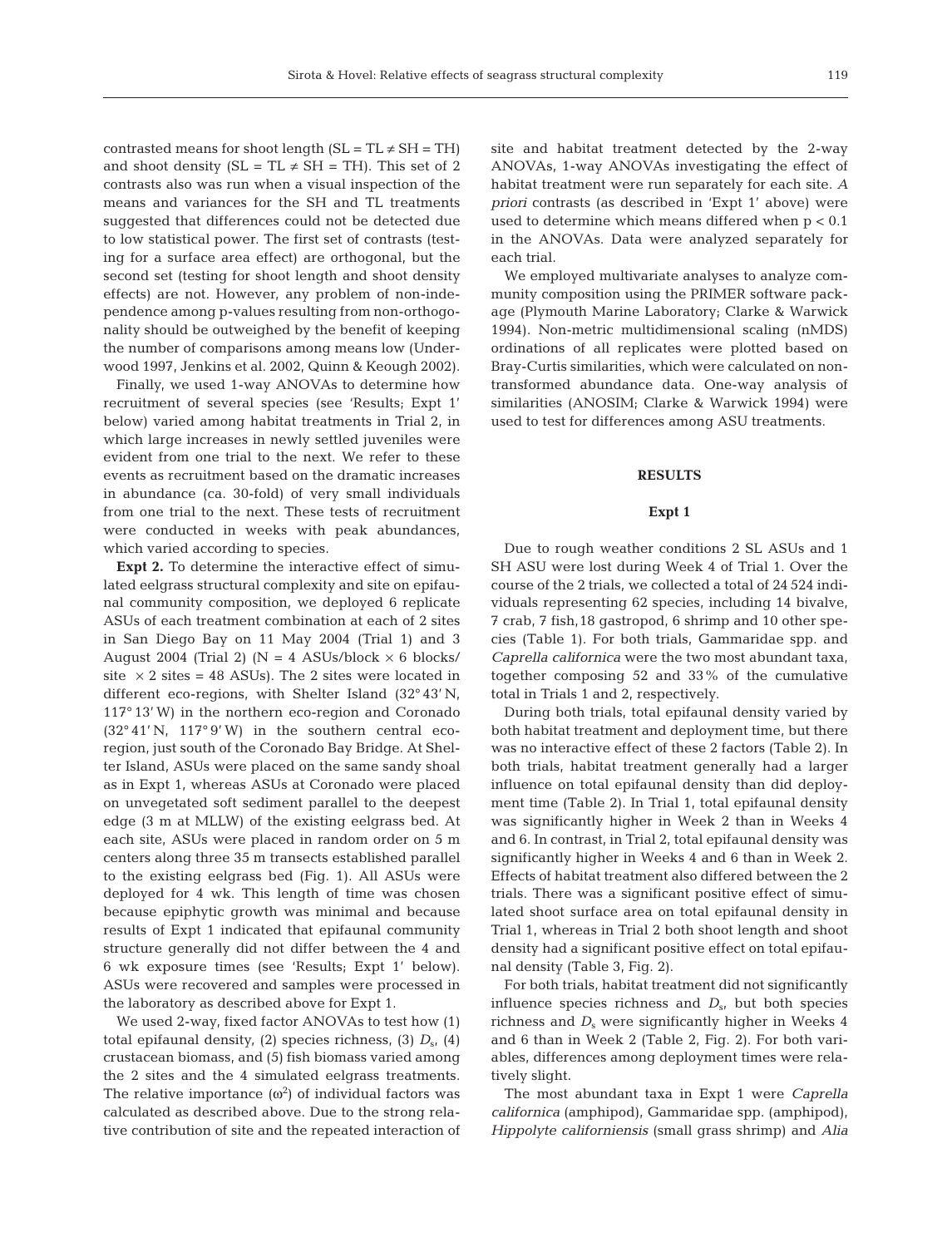*carinata* (small gastropod) (Table 1). Responses to habitat treatment and deployment time varied among these species. Although *H. californiensis* appeared to

Table 1. Number of individuals captured for species composing 99% of the total catch for Expt 1 at Shelter Island. Taxonomic class of each species is given as follows: A, amphipod; B, bivalve; D, decapod; E, echinoderm; G, gastropod; I, isopod; V, vertebrate. Common name is given where possible

| Taxon                       | Common name             | Class | Total | $%$ total |
|-----------------------------|-------------------------|-------|-------|-----------|
| Caprella californica        | Skeleton shrimp         | A     | 5029  | 20.51     |
| Gammaridae spp.             | Amphipod                | A     | 4557  | 18.58     |
| Hippolyte californiensis    | California grass shrimp | D     | 2498  | 10.19     |
| Alia carinata               | Carinate dovesnail      | G     | 1859  | 7.58      |
| Pyromaia tuberculata        | American spider crab    | D     | 1825  | 7.44      |
| Bulla gouldiana             | California bubble snail | G     | 1462  | 5.96      |
| Argopecten aequisulcatus    | Speckled scallop        | B     | 1443  | 5.88      |
| Laevicardium substriatum    | Pacific egg cockle      | B     | 1007  | 4.11      |
| Pandalus sp.                | Shrimp                  | D     | 963   | 3.93      |
| Serolis carinata            | Isopod                  | T     | 738   | 3.01      |
| Paracerceis sculpta         | Isopod                  | T     | 633   | 2.58      |
| Lyonsia californica         | California lyonsia      | B     | 447   | 1.82      |
| Musculista senhousia        | Asian mussel            | B     | 295   | 1.20      |
| <i>Crangon</i> sp.          | Shrimp                  | D     | 263   | 1.07      |
| Macoma nasuta               | Bent-nosed macoma       | B     | 249   | 1.02      |
| Tagelus californianus       | California jackknife    | B     | 239   | 0.97      |
| Pagurus sp.                 | Hermit crab             | D     | 100   | 0.41      |
| Nassarius mendicus          | Lean basket-whelk       | G     | 89    | 0.36      |
| Nassarius perpinguis        | Fat dog whelk           | G     | 80    | 0.33      |
| Heterostichus rostratus     | Giant kelpfish          | V     | 76    | 0.31      |
| Heptacarpus pictus          | Transparent shrimp      | D     | 57    | 0.23      |
| Lophopanopeus bellus bellus | Black-clawed crab       | D     | 50    | 0.20      |
| Mactra californica          | California surf clam    | B     | 41    | 0.17      |
| Crepidula norrisiarum       | Shelf limpet            | G     | 41    | 0.17      |
| Conus californicus          | California cone snail   | G     | 39    | 0.16      |
| Cancer sp.                  | Crab                    | D     | 39    | 0.16      |
| Paranthura elegans          | Isopod                  | T     | 37    | 0.15      |
| Dendraster excentricus      | Eccentric sand dollar   | E     | 34    | 0.14      |
| Nassarius tequla            | Western mud nassa       | G     | 34    | 0.14      |
| Tellina sp.                 | <b>Bivalve</b>          | B     | 32    | 0.13      |
| Gobidae sp.                 | Goby                    | V     | 32    | 0.13      |
| Solen rosaceus              | Rosy jackknife          | B     | 32    | 0.13      |
| Lacuna unifasciata          | One-band lacuna         | G     | 28    | 0.11      |
|                             |                         |       | 24348 | 99.29     |

respond to habitat attributes at Shelter Island, the data did not meet the assumptions of ANOVA even after transformation. During Trial 1, *C. californica* density

was significantly higher in Week 6 than in Weeks 2 and 4, and there was a significant influence of surface area on *C. californica* density (Habitat treatment [HT]:  $F_{3,33} = 3.5$ ,  $p = 0.03$ ,  $\omega^2 = 4.5$ ; Deployment time [DT]:  $F_{2,33} = 8.1$ , p < 0.001,  $\omega^2 = 8.6$ ; HT  $\times$  DT:  $F_{6,33} = 0.9$ , p = 0.5; Table 3). In Trial 2, there was a significant interactive effect of habitat treatment and deployment time on *C. californica* density (HT:  $F_{3,33} = 3.2$ ,  $p = 0.04$ ,  $\omega^2 = 4.1$ ; DT:  $F_{2.33} = 2.2$ ,  $p =$ 0.12; HT  $\times$  DT:  $F_{6,33} = 2.245$ ,  $p = 0.06$ ,  $\omega^2$  = 4.65; Table 3). For Gammaridae spp., in Trial 1 density was significantly higher in Week 2 than in Weeks 4 and 6, and there was no significant effect of habitat treatment (HT:  $F_{3,33} = 1.8$ , p = 0.16; DT:  $F_{2,33} = 3.3$ , p = 0.05,  $\omega^2 = 3.11$ ;  $HT \times DT$ :  $F_{6,33} = 0.18$ ,  $p = 0.98$ ; Table 3). In Trial 2, there was a significant interactive effect of habitat treatment and deployment time on Gammaridae spp. (HT:  $F_{3,33} = 4.9$ , p < 0.001,  $\omega^2 = 7.27$ ; DT:  $F_{2,33} = 0.06$ ,  $p = 0.95$ ; HT  $\times$  DT:  $F_{6,33} =$ 2.25,  $p = 0.06$ ,  $\omega^2 = 4.66$ ; Table 3). *A. carinata* density was positively influenced by shoot surface area in both Trials 1 and 2 (HT:  $F_{3,33} = 38.3$ , p < 0.001,  $\omega^2 = 43.19$ ; DT:  $F_{2,33} = 0.72$ , p = 0.492;  $HT \times DT$ :  $F_{6,33} = 1.64$ ,  $p = 0.17$ ; Table 3). In Trial 2, *A. carinata* density was significantly higher in Week 6 than in Weeks 2 and 4 (HT:  $F_{3,33} = 3.4$ ,  $p = 0.03$ ,  $\omega^2$  = 4.66; DT:  $F_{2,33}$  = 3.12, p = 0.06,  $\omega^2$  = 2.71; HT  $\times$  DT:  $F_{6,33} = 1.1$ , p = 0.382).

Table 2. Results of 2-way ANOVAs testing the effects of habitat treatment and deployment time on total epifaunal density (TED), species richness, and Simpson's index of diversity  $(D_s)$  for both trials of Expt 1.  $\omega^2$ : proportion of the variance accounted for by each variable. p-values < 0.1 are in bold. –: variance not calculated, since p-value >0.1

|                        |     |           | <b>TED</b> |                   |                          |    |               |                  |                        |            |    |          | $D_{\rm e}$ |   |            |
|------------------------|-----|-----------|------------|-------------------|--------------------------|----|---------------|------------------|------------------------|------------|----|----------|-------------|---|------------|
|                        | df  | MS        | $\,F$      | p                 | $\omega^2$               | df | MS            | $\boldsymbol{F}$ | p                      | $\omega^2$ | df | MS       | F           | p | $\omega^2$ |
| <b>Trial 1</b>         |     |           |            |                   |                          |    |               |                  |                        |            |    |          |             |   |            |
| Habitat treatment (HT) | 3   | 57449     |            | 6.777 < 0.001     | 10.63                    | 3  | 3.67          | 0.467            | 0.707                  |            |    | 3 0.013  | 1.494 0.234 |   |            |
| Deployment time (DT)   |     | 2 27704   | 3.268      | 0.051             | 2.78                     |    | 2 49.43 6.288 |                  | 0.005                  | 7.06       |    | 2 0.081  | 9.472 0.001 |   | 9.79       |
| $HT \times DT$         |     | 6 4495.3  | 0.53       | 0.781             | -                        |    | 6 3.628 0.462 |                  | 0.832                  |            | 6  | 0.012    | 1.387 0.249 |   |            |
| Residual               |     | 33 8476.9 |            |                   | 88.32                    |    | 33 7.861      |                  |                        | 96.17      |    | 33 0.009 |             |   | 88.17      |
| <b>Trial 2</b>         |     |           |            |                   |                          |    |               |                  |                        |            |    |          |             |   |            |
| Habitat treatment (HT) |     | 3 203661  |            | $15.87 \le 0.001$ | 22.96                    |    |               |                  | 3 4.556 0.511 0.677    |            |    | 3 0.005  | 2.016 0.129 |   |            |
| Deployment time (DT)   | 2   | 60449     | 4.71       | 0.015             | 3.82                     |    | 2 97.56       |                  | $10.94 \le 0.001$ 12.3 |            |    | 2 0.015  | 6.084 0.005 |   | 7.9        |
| $HT \times DT$         |     | 6 9027.2  | 0.703      | 0.649             | $\overline{\phantom{0}}$ |    |               |                  | 6 7.535 0.845 0.544    |            | 6. | 0.003    | 1.276 0.293 |   |            |
| Residual               | 36. | 12835     |            |                   | 74.14                    |    | 36 8.917      |                  |                        | 87.1       | 36 | 0.002    |             |   | 87.54      |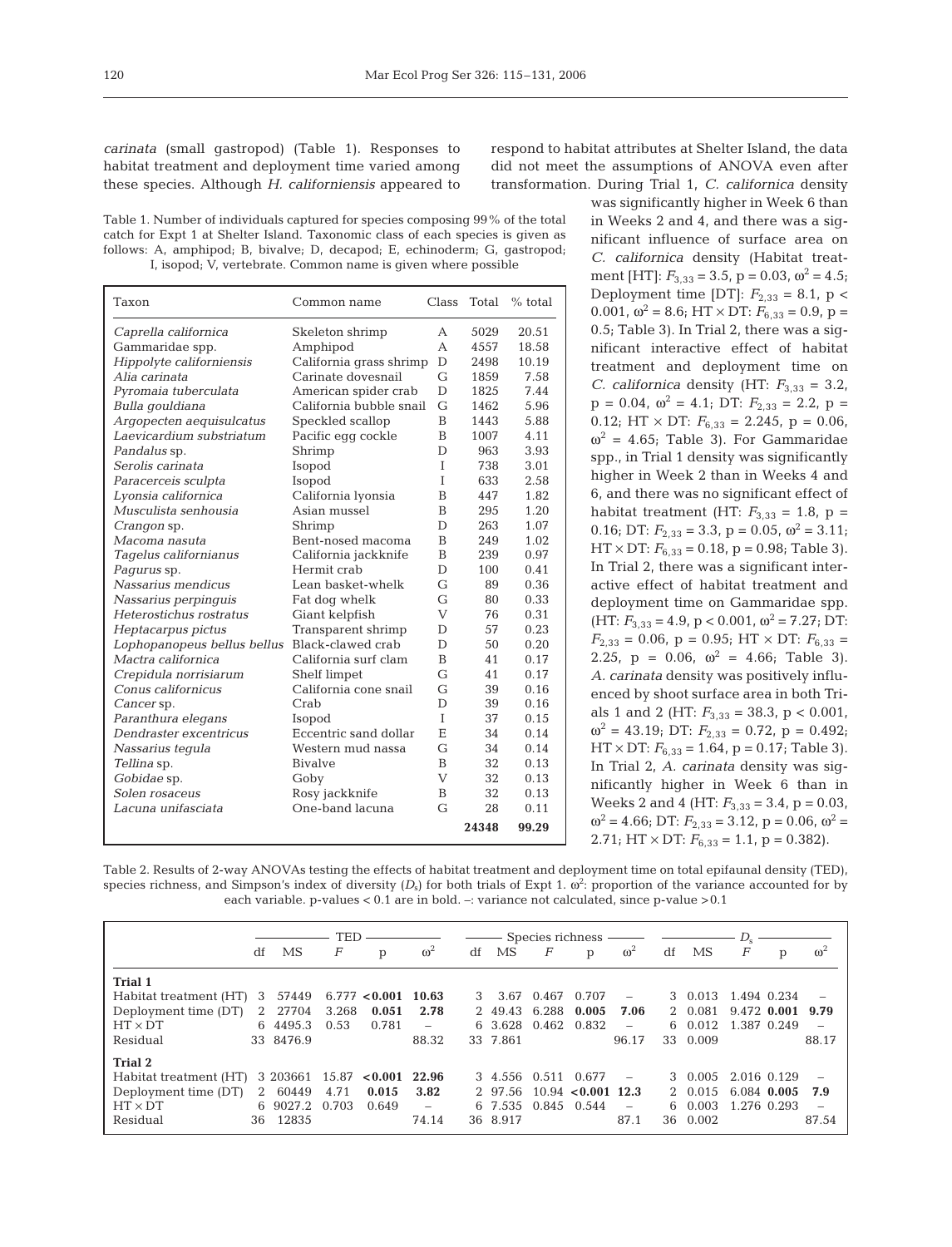Table 3. Results of *a priori* contrasts for all response variables with a p-value < 0.1 (shown in bold) in 1-way ANOVAs on habitat treatment in Expt 1 at Shelter Island. Yes: strong evidence for an effect of shoot surface area (SA), shoot density, or shoot length. TED: total epifaunal density; DNT: did not test; SL: short shoots, low density; SH: short shoots, high density; TL: tall shoots, low density; TH: tall shoots, high density. Full species names as in Table 1

| Trial          | Dependent<br>variable | $SA -$<br>$SH \neq TL$ |      |       | $SL < SH =$<br>TL < TH |       | Shoot density<br>$SL = TL \neq$<br>$SH = TH$ |       | Shoot length<br>$SL = SH \neq$<br>$TL = TH$ |                          |                          | SA? Density? Length? |
|----------------|-----------------------|------------------------|------|-------|------------------------|-------|----------------------------------------------|-------|---------------------------------------------|--------------------------|--------------------------|----------------------|
|                |                       | F                      | р    | F     | p                      | F     | p                                            | F     | p                                           |                          |                          |                      |
|                | <b>TED</b>            | 0.05                   | 0.82 | 7.02  | 0.02                   | 9.97  | <b>DNT</b>                                   | 8.02  | <b>DNT</b>                                  | Yes                      |                          |                      |
| $\overline{2}$ | TED                   | 3.72                   | 0.08 | 10.34 | <b>DNT</b>             | 32.01 | 0.00                                         | 8.59  | 0.01                                        | -                        | Yes                      | Yes                  |
|                | C. californica        | 0.14                   | 0.71 | 3.79  | 0.08                   | 2.28  | <b>DNT</b>                                   | 4.17  | <b>DNT</b>                                  | Yes                      | -                        |                      |
|                | A. carinata           | 1.13                   | 0.31 | 49.41 | 0.00                   | 37.45 | <b>DNT</b>                                   | 58.16 | <b>DNT</b>                                  | Yes                      | $\equiv$                 |                      |
| $\overline{2}$ | A. carinata           | 0.00                   | 0.95 | 4.79  | 0.05                   | 3.53  | <b>DNT</b>                                   | 3.88  | <b>DNT</b>                                  | Yes                      | -                        |                      |
| 2. Week 4      | L. substriatum        | 5.28                   | 0.11 | 2.14  | <b>DNT</b>             | 0.42  | 0.56                                         | 15.20 | 0.03                                        | $\overline{\phantom{0}}$ |                          | Yes                  |
| 2. Week 2      | B. gouldiana          | 2.26                   | 0.23 | 8.02  | <b>DNT</b>             | 10.86 | 0.05                                         | 1.37  | 0.33                                        | -                        | Yes                      |                      |
| 2. Week 4      | B. gouldiana          | 0.24                   | 0.66 | 6.91  | 0.08                   | 4.97  | <b>DNT</b>                                   | 2.38  | <b>DNT</b>                                  | Yes                      | $\overline{\phantom{a}}$ | -                    |
| 2. Week 6      | A. aequisculcatus     | 1.15                   | 0.36 | 5.13  | <b>DNT</b>             | 2.29  | 0.23                                         | 9.17  | 0.06                                        | -                        |                          | Yes                  |



Fig. 2. Mean epifaunal density, species richness, and Simpson's index of diversity  $(D_s)$  in artificial seagrass units (ASUs) for Expt 1. Error bars are +SE. Abbreviations as in Fig. 1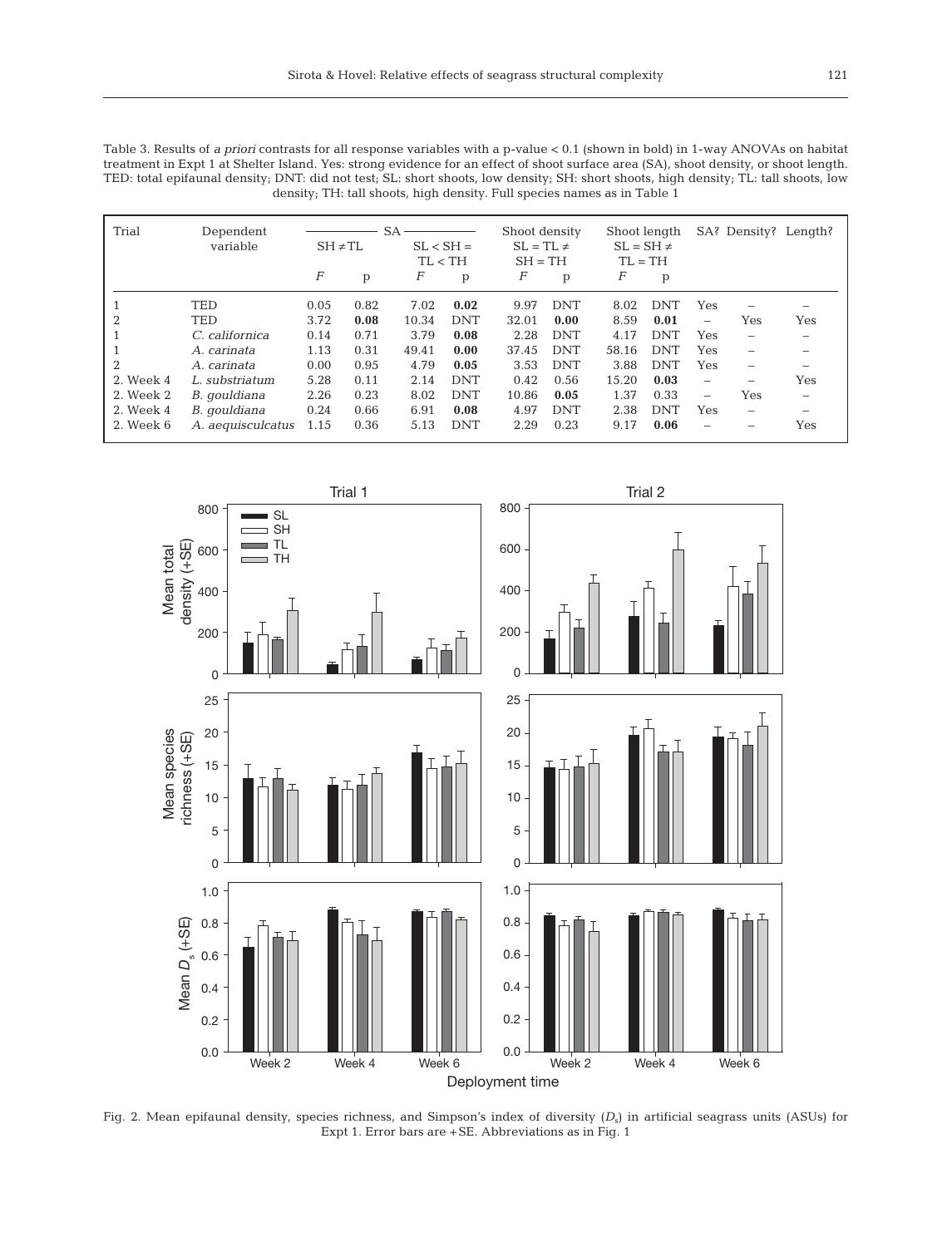During both trials, various species had large recruitment pulses and/or settlement events, including the clam *Laevicardium substriatum*, the cloudy bubble snail *Bulla gouldiana*, and the speckled scallop *Argopecten aequisulcatus* (Fig. 3). *L. substriatum* had a dramatic peak in recruitment in Week 4 of Trial 2, and *L. substriatum* recruitment was significantly higher in the short shoot treatments than in the tall shoot treatments (*F*3,12 = 5.3, p = 0.02; Table 3). *B. gouldiana* had an almost 200% increase in mean density from Trial 1 to Trial 2. Peak recruitment occurred during Week 2 of Trial 2, with a significantly greater number of individuals occurring in high shoot density treatments than in the 2 low shoot density treatments  $(F_{3,12} = 5.3, p = 0.02;$ 



Fig. 3. Densities of *Laevicardium substriatum*, *Bulla gouldiana*, and *Argopecten aequisulcatus* in Trial 2 of Expt 1. Error bars are +SE. Abbreviations as in Fig. 1

Fig. 3, Table 3). In Week 4, however, *B. gouldiana* recruitment increased significantly with surface area  $(F_{3,12} = 3.6, p = 0.04)$ . *A. aequisulcatus* recruitment peaked in Week 6 of Trial 2, and recruitment was significantly higher in tall shoot treatments than in the 2 short shoot treatments  $(F_{3,12} = 4.36, p = 0.027; Fig. 3,$ Table 3).

## **Expt 2**

At Coronado, we collected a total of 3803 individuals over 2 trials comprising 30 different species (Table 4). The taxa included 6 bivalve, 2 crab, 5 fish, 6 gastropod, 5 shrimp, and 6 other species types. Three species comprised nearly 70% of the total abundance at Coronado, including the isopod *Paracercius sculpta*, the bivalve *Tellina* sp., and the spider crab *Pyromaia tuberculata*. At Shelter Island, we collected a total of 13 093 individuals over 2 trials comprising 48 species (Table 4). The taxa included 9 bivalve, 7 crab, 5 fish, 11 gastropod, 5 shrimp, and 11 other species types. The 3 most abundant species at Shelter Island, the isopod *Caprella californica*, the grass shrimp *Hippolyte californiensis*, and the spider crab *P. tuberculata* comprised 60% of the total number of individuals collected there. Of the species found at Shelter Island during Expt 2, 23 were not found at Coronado, and 6 species found at Coronado were not found at Shelter Island (Table 4).

In both trials, total epifaunal density was significantly higher at Shelter Island than at Coronado, and site explained almost 3 times as much of the variance in total epifaunal density as did habitat treatment (Table 5). In Trial 1 at Coronado, total epifaunal density was significantly higher in tall shoot treatments than in the short shoot treatments, whereas in Trial 2 the only difference among means that could be detected was between the TH and SL treatments (Table 6). At Shelter Island, total epifaunal density increased with shoot density during Trial 1 and with surface area during Trial 2 (Table 6, Fig. 4). As with total epifaunal density, species richness also showed strong responses to both habitat treatment and site, and site explained a greater proportion of the variance in species richness than did habitat treatment. At Coronado, species richness had a response to habitat in Trial 1, but not Trial 2. Although a response to habitat was detected in the 1-way ANOVA, we were unable to detect which attribute of the habitat was influencing this pattern using *a priori* contrasts. At Shelter Island, species richness did not differ among habitat treatments in Trial 1, but did in Trial 2, where it was higher in short shoot length than in the tall shoot length treatments (Table 6, Fig. 4). There was a signif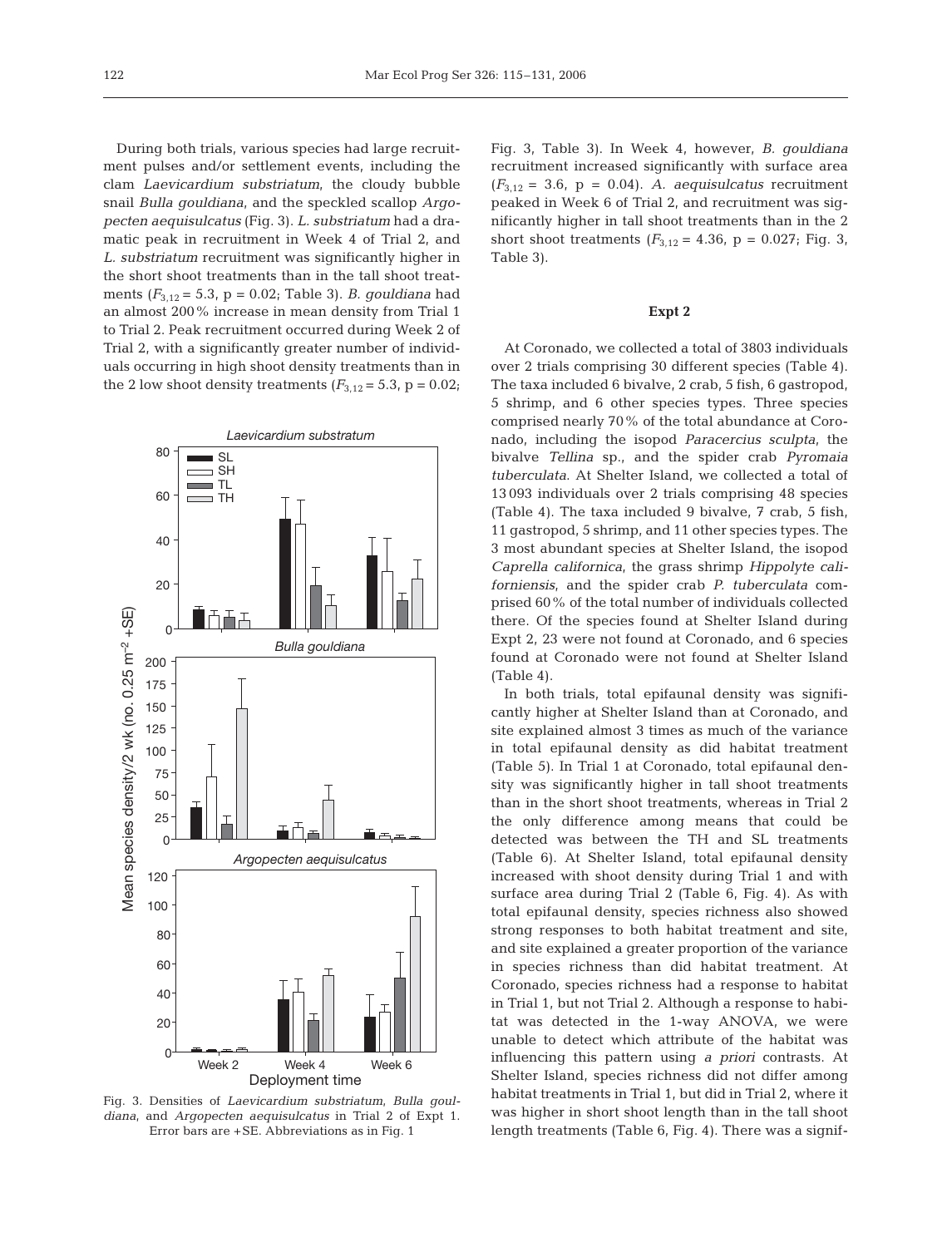Table 4. Number of individuals captured for species comprising 99% of the total catch for Expt 2. Taxonomic class of each species is given as in Table 1. Common name is given where possible

| Taxon                                           | Common name                      | Class        | Total        | % total        |
|-------------------------------------------------|----------------------------------|--------------|--------------|----------------|
| Coronado                                        |                                  |              |              |                |
| Paracerceis sculpta                             | Isopod                           | Ι            | 1353         | 40.09          |
| Tellina sp.                                     | Bivalve                          | B            | 509          | 15.08          |
| Pyromaia tuberculata                            | American spider crab             | D            | 389          | 11.53          |
| Gammaridae spp.                                 | Amphipod                         | А            | 343          | 10.16          |
| Hippolyte californiensis                        | California grass shrimp          | D            | 161          | 4.77           |
| Pandalus sp.                                    | Shrimp                           | D            | 148          | 4.39           |
| Alia carinata                                   | Carinate dovesnail               | G            | 123          | 3.64           |
| Caprella californica                            | Skeleton shrimp                  | A            | 74           | 2.19           |
| Bulla qouldiana                                 | California bubble snail          | G            | 54           | 1.60           |
| Crepidula norrisiarum                           | Shelf limpet                     | G            | 24           | 0.71           |
| Alpheus californiensis                          | California snapping              | D            | 22           | 0.65           |
|                                                 | shrimp                           |              |              |                |
| Argopecten aequisulcatus                        | Speckled scallop                 | Β            | 21           | 0.62           |
| Serolis carinata                                | Isopod                           | Ι            | 19           | 0.56           |
| Heterostichus rostratus                         | Giant kelpfish                   | D            | 18           | 0.53           |
| Ostrea lurida                                   | Olympia oyster                   | B            | 16           | 0.47           |
| Lophopanopeus bellus bellus                     | Black-clawed crab                | D            | 15           | 0.44           |
| Gobidae sp.                                     | Goby                             | V            | 13           | 0.39           |
| Laevicardium substriatum                        | Pacific eqq cockle               | B            | 13           | 0.39           |
| Heptacarpus pictus                              | Transparent shrimp               | D            | 12           | 0.36           |
| Nassarius tegula                                | Western mud nassa                | G            | 10           | 0.30           |
|                                                 |                                  |              | 3337         | 98.87          |
| <b>Shelter Island</b>                           |                                  |              |              |                |
| Caprella californica                            | Skeleton shrimp                  | А            | 3024         | 23.10          |
| Hippolyte californiensis                        | California grass shrimp          | D<br>D       | 2502<br>2309 | 19.11<br>17.64 |
| Pyromaia tuberculata                            | American spider crab<br>Amphipod | А            | 1603         | 12.24          |
| Gammaridae spp.<br>Alia carinata                | Carinate dovesnail               | G            | 674          | 5.15           |
|                                                 |                                  | D            | 471          | 3.60           |
| <i>Pandalus</i> sp.<br>Laevicardium substriatum | Shrimp<br>Pacific egg cockle     | B            | 409          | 3.12           |
| Paracerceis sculpta                             | Isopod                           | T            | 312          | 2.38           |
| Argopecten aequisulcatus                        | Speckled scallop                 | B            | 309          | 2.36           |
| Serolis carinata                                | Isopod                           | T            | 230          | 1.76           |
| Bulla gouldiana                                 | California bubble snail          | G            | 132          | 1.01           |
| Paranthura elegans                              | Isopod                           | Ι            | 117          | 0.89           |
| Tagelus californianus                           | California jackknife             | B            | 117          | 0.89           |
| Macoma nasuta                                   | Bent-nosed macoma                | B            | 102          | 0.78           |
| Lophopanopeus bellus bellus                     | Black-clawed crab                | D            | 97           | 0.74           |
| Crangon sp.                                     | Shrimp                           | D            | 74           | 0.57           |
| Portunus xantusii xantusii                      | Xantus' swimming crab            | D            | 69           | 0.53           |
| Leptopecten latiauratus                         | Kelp scallop                     | В            | 64           | 0.49           |
| Hypsoblennius gentilis                          | Bay blenny                       | V            | 63           | 0.48           |
| Lyonsia californica                             | California lyonsia               | $\, {\bf B}$ | 56           | 0.43           |
| Paralabrax clathratus                           | Kelp bass                        | V            | 45           | 0.34           |
| Cancer sp.                                      | Crab                             | D            | 43           | 0.33           |
| Tellina sp.                                     | <b>Bivalve</b>                   | B            | 37           | 0.28           |
| Heterostichus rostratus                         | Giant kelpfish                   | V            | 32           | 0.24           |
| Nassarius mendicus                              | Lean basket-whelk                | G            | 31           | 0.24           |
| Crepidula norrisiarum                           | Shelf limpet                     | G            | 24           | 0.18           |
|                                                 |                                  |              | 12 946       | 98.88          |

icant interactive effect of habitat treatment and site on *D*<sub>s</sub> in Trial 1, whereas in Trial 2, *D*<sub>s</sub> varied only between sites.

At Coronado,  $D_s$  was significantly higher in the intermediate shoot surface area treatment than in low and

high surface area treatments in Trial 1, but no response to habitat treatment was detected in Trial 2 (Fig. 4). A response to habitat treatments was detected for both trials at Shelter Island. *A priori* contrasts suggested that  $D<sub>s</sub>$  varied with surface area in Trial 1, but we could not determine a specific pattern (Table 6). In Trial 2 at Shelter Island,  $D_s$  decreased with increasing surface area (Table 6, Fig. 4).

Non-metric MDS stress levels for each trial at each site were below 0.07 for all 3-dimensional output, indicating good ordination with a low likelihood of misinterpretation (Clarke & Warwick 1994). At Coronado during Trial 1, community assemblages for each treatment combination were statistically different from each other, except when comparing the SL and SH treatments (Table 7, Fig. 5). During Trial 2, 4 of the 6 comparisons were statistically different, with no difference detected between the SH and TL plots or the TL and TH plots. At Shelter Island, community assemblages differed among all treatments during Trial 1, and in Trial 2, 5 out of the 6 pairwise comparisons were statistically different (Table 7, Fig. 5). No difference was detected between the equal surface area treatments during Trial 2 at Shelter Island (SH and TL).

For crustacean biomass, there was a significant interactive effect of habitat treatment and site in Trial 1, with the habitat treatment  $\times$  site term accounting for ca. 18% of the variance (Table 8). In Trial 2 both habitat treatment and site independently influenced crustacean biomass, and habitat treatment accounted for more of the variance in biomass than did site. For both trials, the error term accounted for ca. 70% of the variance in crustacean biomass. Due to the strong effect of site, we conducted separate tests for effects of habitat treatments for each site. In Trial 1 at Coronado, surface area had a

positive effect on crustacean biomass, whereas in Trial 2 at Coronado, crustacean biomass was ca. 4 times higher in high shoot density plots than in low shoot density plots, but the effect of shoot density was not significant due to high within-treatment variance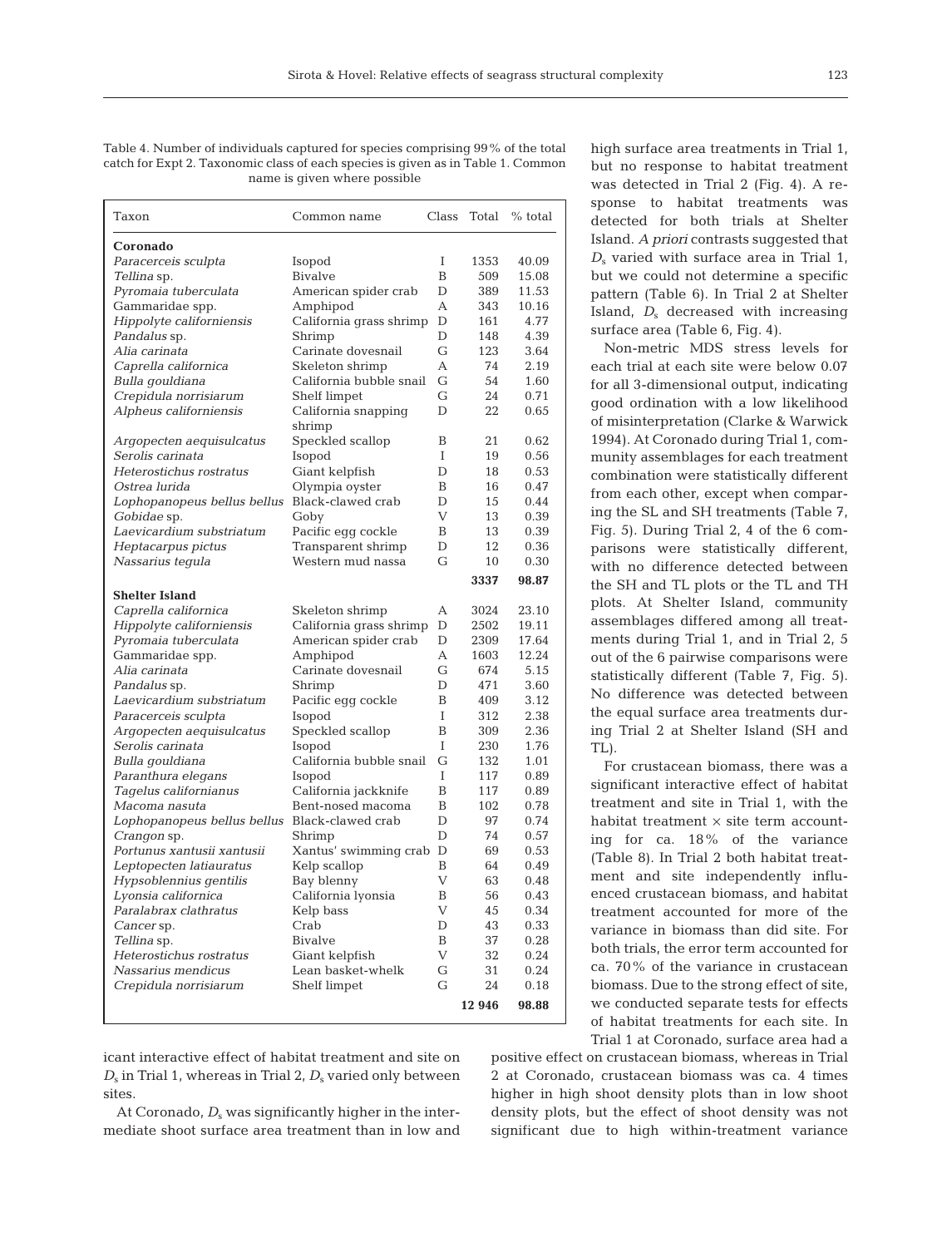| Table 5. Results of 2-way ANOVAs testing the effects of habitat treatment and site on total epifaunal density (TED), species                   |  |                     |  |  |  |  |
|------------------------------------------------------------------------------------------------------------------------------------------------|--|---------------------|--|--|--|--|
| richness, and Simpson's index of diversity $(D_s)$ in Expt 2. $\omega^2$ : proportion of the variance accounted for by each variable. p-values |  |                     |  |  |  |  |
|                                                                                                                                                |  | $< 0.1$ are in bold |  |  |  |  |

|                             | TED        |                  |                             |            |    | Species richness - |                             |                |                          | $D_{\rm s}$ |       |       |                     |                          |
|-----------------------------|------------|------------------|-----------------------------|------------|----|--------------------|-----------------------------|----------------|--------------------------|-------------|-------|-------|---------------------|--------------------------|
| df                          | MS         | $\boldsymbol{F}$ | р                           | $\omega^2$ | df | MS                 | F                           | p              | $\omega^2$               | df          | MS    | F     | p                   | $\omega^2$               |
| <b>Trial 1</b>              |            |                  |                             |            |    |                    |                             |                |                          |             |       |       |                     |                          |
| Habitat treatment (HT)<br>3 | 29983      | 7.273            | 0.001                       | 10.98      | 3  | 11.39              | 4.141                       | 0.012, 4.07    |                          | 3           | 0.033 | 3.491 | 0.0246.48           |                          |
| Site $(S)$                  | 1 221283   | 53.67            | < 0.001                     | 30.74      |    | 341.3              | 124.1                       | $< 0.001$ 53.2 |                          |             | 0.007 | 0.722 | 0.401               |                          |
| $HT \times S$               | 9458<br>3  | 2.294            | 0.093                       | 2.27       | 3  | 5.5                | $\mathcal{D}_{\mathcal{L}}$ | 0.129          | $\overline{\phantom{a}}$ | 3           | 0.023 | 2.406 | 0.081 3.66          |                          |
| Residual<br>40              | 4123       |                  |                             | 56.02      | 40 | 2.75               |                             |                | 41.5                     | 40          | 0.01  |       |                     | 90.1                     |
| <b>Trial 2</b>              |            |                  |                             |            |    |                    |                             |                |                          |             |       |       |                     |                          |
| Habitat treatment (HT)      | 3          |                  | $90064$ 8.778 < 0.001 12.28 |            | 3  | 10.19              | 3.327                       | $0.029$ 1.33   |                          | 3           | 0.025 |       | 1.727 0.177         |                          |
| Site (S)                    | 1 706160   | 68.82            | $< 0.001$ 35.69             |            |    | 1292               | 421.8                       | < 0.001        | 80                       |             | 0.537 |       | $37.3$ < 0.001 27.7 |                          |
| $HT \times S$               | 20169<br>3 | 1.966            | 0.135                       |            | 3  | 5.69               | 1.857                       | 0.152          | $\overline{\phantom{0}}$ | 3           | 0.01  | 0.72  | 0.546               | $\overline{\phantom{a}}$ |
| Residual<br>40              | 10261      |                  |                             | 50.51      | 40 | 3.07               |                             |                | 18.2                     | 40          | 0.014 |       |                     | 71.2                     |

Table 6. Results of *a priori* contrasts for all response variables with a p-value < 0.1 (shown in bold) in 1-way ANOVAs on habitat treatment in Expt 2. Yes: strong evidence for an effect of shoot surface area (SA), shoot density, or shoot length. COR: Coronado; SI: Shelter Island; SR: species richness; *D<sub>s</sub>*: Simpson's index of diversity; CBD: could not be determined; B: biomass; other abbreviations as in Table 3

|                | Trial Site | Dependent<br>variable | $SH \neq TL$     |              | $SA -$<br>$SL < SH =$<br>TL < TH |            | Shoot density<br>$SL = TL \neq$<br>$SH = TH$ |            |       | Shoot length<br>$SL = SH \neq$<br>$TL = TH$ |                          |                          | SA? Density? Length? |
|----------------|------------|-----------------------|------------------|--------------|----------------------------------|------------|----------------------------------------------|------------|-------|---------------------------------------------|--------------------------|--------------------------|----------------------|
|                |            |                       | $\boldsymbol{F}$ | $\mathbf{p}$ | F                                | p          | F                                            | p          | F     | p                                           |                          |                          |                      |
| 1              | <b>COR</b> | TED                   | 0.85             | 0.40         | 3.05                             | <b>DNT</b> | 2.67                                         | 0.16       | 8.64  | 0.03                                        |                          |                          | Yes                  |
|                | <b>COR</b> | <b>SR</b>             | 2.20             | 0.20         | 0.05                             | 0.84       | 2.25                                         | <b>DNT</b> | 12.97 | <b>DNT</b>                                  | <b>CBD</b>               | -                        |                      |
|                | <b>COR</b> | $D_{\rm e}$           | 2.03             | 0.21         | 7.84                             | 0.04       | 4.59                                         | <b>DNT</b> | 0.02  | <b>DNT</b>                                  | Yes                      |                          |                      |
|                | <b>SI</b>  | TED                   | 4.62             | 0.08         | 0.59                             | <b>DNT</b> | 14.62                                        | 0.01       | 0.62  | 0.47                                        | $\overline{\phantom{0}}$ | Yes                      |                      |
|                | <b>SI</b>  | $D_{s}$               | 3.70             | 0.11         | 0.75                             | 0.43       | 5.47                                         | <b>DNT</b> | 0.14  | <b>DNT</b>                                  | CBD                      | $\overline{\phantom{0}}$ |                      |
| 2              | <b>SI</b>  | TED                   | 1.74             | 0.24         | 6.35                             | 0.05       | 18.07                                        | <b>DNT</b> | 5.70  | <b>DNT</b>                                  | Yes                      | -                        |                      |
| $\overline{2}$ | <b>SI</b>  | <b>SR</b>             | 10.00            | 0.03         | 0.05                             | <b>DNT</b> | 1,54                                         | 0.27       | 10.43 | 0.02                                        |                          | -                        | Yes                  |
| $\overline{2}$ | SI         | $D_{\rm s}$           | 2.40             | 0.18         | 6.80                             | 0.05       | 6.63                                         | <b>DNT</b> | 22.71 | <b>DNT</b>                                  | Yes                      | -                        |                      |
| 1              | <b>COR</b> | Crustaceans (B)       | 0.02             | 0.90         | 17.60                            | 0.01       | 4.63                                         | <b>DNT</b> | 4.18  | <b>DNT</b>                                  | Yes                      | -                        |                      |
|                | <b>COR</b> | Fishes (B)            | 0.02             | 0.89         | 5.40                             | 0.07       | 3.31                                         | <b>DNT</b> | 2.58  | <b>DNT</b>                                  | Yes                      | -                        |                      |
|                | SI         | Crustaceans (B)       | 1.95             | 0.22         | 9.25                             | 0.03       | 0.78                                         | <b>DNT</b> | 0.15  | <b>DNT</b>                                  | Yes                      | -                        |                      |
|                | SI         | Fishes (B)            | 0.27             | 0.62         | 20.09                            | < 0.01     | 13.49                                        | <b>DNT</b> | 8.62  | <b>DNT</b>                                  | Yes                      |                          |                      |
| $\overline{2}$ | <b>SI</b>  | Crustaceans (B)       | 0.44             | 0.54         | 11.17                            | 0.02       | 6.73                                         | <b>DNT</b> | 4.56  | <b>DNT</b>                                  | Yes                      |                          |                      |
| $\overline{2}$ | <b>SI</b>  | Fishes (B)            | 0.34             | 0.58         | 17.51                            | 0.01       | 15.38                                        | <b>DNT</b> | 9.59  | <b>DNT</b>                                  | Yes                      |                          |                      |

(Fig. 6). At Shelter Island, there was a significant effect of surface area on crustacean biomass in both trials, but in Trial 1 biomass was highest in treatments with intermediate levels of surface area (SH and TL plots) and lowest in SL plots, and in Trial 2 biomass increased with increasing surface area (Table 6, Fig. 6).

There was a significant effect of habitat treatment, site, and habitat treatment  $\times$  site on fish biomass in both trials, but in both trials habitat treatment explained more of the variance in fish biomass than did site and the interaction term. Approximately 60 to 70% of the variance in fish biomass was unexplained (Table 8). Fish biomass increased with surface area in both trials at both sites, except for Trial 2 at Coronado (Table 6, Fig. 6). In cases where surface area was significant, fish biomass was ca. 10 times higher in the TH plots than in all other treatments.

# **DISCUSSION**

The addition of seagrass to relatively unstructured sediment substantially increases faunal abundance (Lee at al. 2001, Jenkins et al. 2002), species richness (Lee at al. 2001), and species diversity (Orth 1992). It is unclear, however, which features of seagrass habitat have the greatest influence on community structure. While numerous studies have investigated the effects of individual habitat characteristics such as shoot length and shoot density on fauna (e.g. Bell & Westoby 1986, Webster et al. 1998, Horinouchi & Sano 1999, Boström & Bonsdorff 2000, Jenkins et al. 2002, Warfe & Barmuta 2004), these attributes naturally covary and often vary with other habitat characteristics including available surface area, epiphyte growth, leaves per seagrass shoot, patch age and patch size. This natural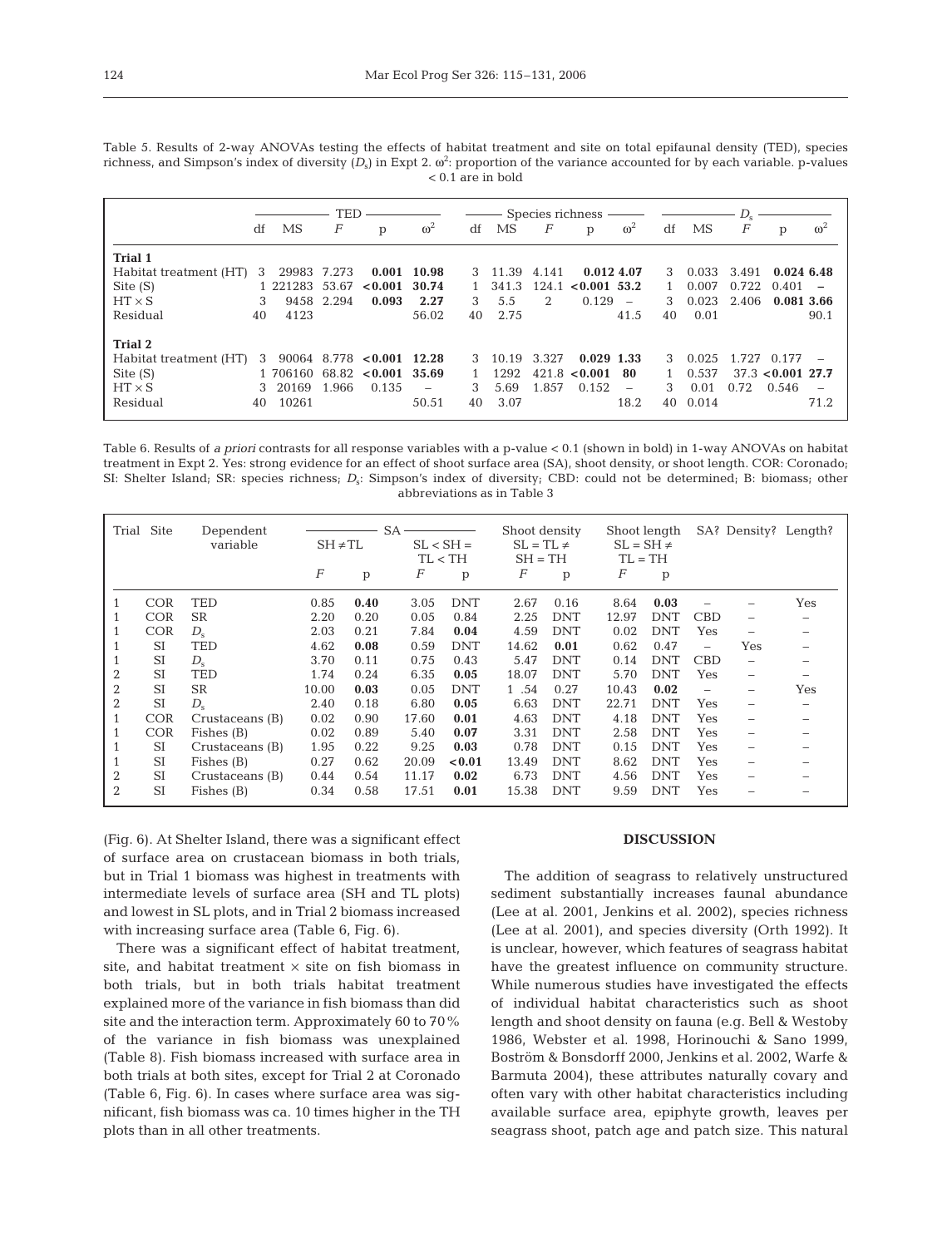

Fig. 4. Mean total epifaunal density, species richness, and Simpson's index of diversity  $(D_s)$  in ASUs for Expt 2. Error bars are +SE. Abbreviations as in Fig. 1

Table 7. Results of analysis of similarities (ANOSIM) on nontransformed abundance data testing for differences in community structure between treatments from each site during 2 trials of Expt 2. p-values < 0.1 are in bold. SL: short shoots, low density; SH: short shoots, high density; TL: tall shoots, low density; TH: tall shoots, high density

| Pairwise    | Trial 1  |                   | Trial 2  |                   |  |  |
|-------------|----------|-------------------|----------|-------------------|--|--|
| comparisons | Coronado | Shelter<br>Island | Coronado | Shelter<br>Island |  |  |
|             |          |                   |          |                   |  |  |
|             | р        | р                 | р        | р                 |  |  |
| SL vs. SH   | 0.145    | 0.009             | 0.028    | 0.011             |  |  |
| SL vs. TL   | 0.022    | 0.017             | 0.061    | 0.058             |  |  |
| SL vs. TH   | 0.032    | 0.006             | 0.004    | 0.002             |  |  |
| SH vs.TL    | 0.082    | 0.045             | 0.584    | 0.747             |  |  |
| SH vs. TH   | 0.002    | 0.009             | 0.089    | 0.004             |  |  |
| TL vs. TH   | 0.004    | 0.006             | 0.379    | 0.024             |  |  |

covariation makes it difficult to determine which aspects of seagrass habitat structure may have the strongest influence on epifaunal abundance and community structure.

In this study, we determined the relative importance of simulated shoot length, shoot density, and shoot surface area for the eelgrass epifaunal community in San Diego Bay using artificial seagrass to create simulated patches of equal age and size in which shoot length, shoot density, and shoot surface area varied independently. We found that (1) all habitat variables influenced the eelgrass epifaunal community, but shoot surface area influenced epifaunal density and diversity more often than did shoot length and shoot density; (2) effects of habitat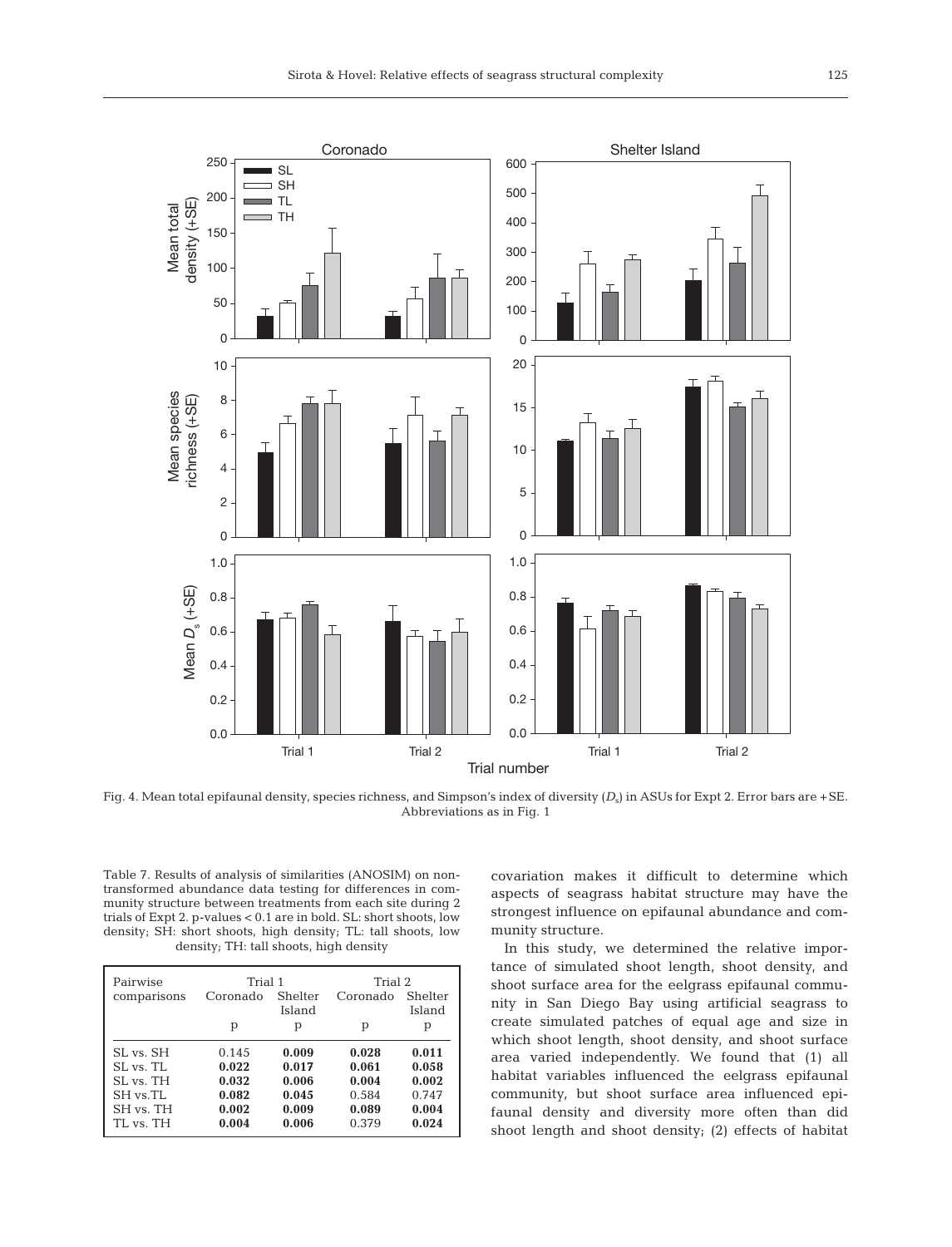variables on epifaunal density and diversity often varied between trials within sites, as well as between sites in San Diego Bay; (3) habitat variables appeared to have stronger effects on epifaunal density and community composition than on species richness and species diversity; and (4) site often explained proportionally more of the variation in epifaunal density and diversity than did eelgrass habitat characteristics. Overall, our results indicate that eelgrass habitat characteristics such as shoot length and shoot density, in addition to habitat surface area, can influence epifaunal communities, but that the effects of habitat characteristics are highly variable with site and through time.



Fig. 5. Non-metric multidimensional scaling (nMDS) ordination based on non-transformed abundance data and Bray-Curtis similarities from Expt 2. Abbreviations as in Fig. 1

# **Effects of habitat structure on epifaunal density and diversity**

In this study, we used a factorial experimental design and *a priori* contrasts to test whether epifaunal density, diversity, and community composition varied primarily with available surface area or with habitat characteristics that commonly covary with surface area (i.e. shoot length and shoot density). Though shoot surface area influenced the epifaunal community more often than did shoot length or density, in several cases epifauna clearly responded to shoot length, shoot density, or both of these variables, indicating that attributes of eelgrass habitat other than simply the amount of habitat present

> in an area can influence processes structuring epifaunal populations and communities.

> Our results contrasted those of Attrill et al. (2000), who found that total epifaunal abundance and species richness had a positive relationship with seagrass biomass, but no relationship to a derived complexity index that incorporated shoot density, the number of leaves per shoot, epiphyte biomass and fractal dimension. From this result they suggested that positive relationships between seagrass habitat complexity and epifaunal diversity often may be simple species–area functions, and that epifaunal community structure is less likely linked with other habitat attributes (see also Stoner 1980). Other studies, however, indicate that seagrass faunal communities strongly respond to various aspects of seagrass habitat structure. In Australian seagrass beds, harpacticoid copepod abundance increased with shoot density but not with shoot length or surface area, whereas there were no effects of seagrass habitat

Table 8. Results of 2-way ANOVAs testing the effects of habitat treatment and site on crustacean and fish biomasses in Expt 2.  $\omega^2$ : proportion of the variance accounted for by each variable. p-values < 0.1 are in bold

|                        |              |       | Crustaceans |         |                          | Fishes |           |                  |         |            |  |  |
|------------------------|--------------|-------|-------------|---------|--------------------------|--------|-----------|------------------|---------|------------|--|--|
|                        | df           | MS    | F           | p       | $\omega^2$               | df     | <b>MS</b> | $\boldsymbol{F}$ | p       | $\omega^2$ |  |  |
| <b>Trial 1</b>         |              |       |             |         |                          |        |           |                  |         |            |  |  |
| Habitat treatment (HT) | 3            | 0.007 | 4.936       | 0.005   | 8.68                     | 3      | 0.308     | 13.09            | < 0.001 | 25.4       |  |  |
| Site $(S)$             | Ŧ.           | 0.034 | 2.2         | 0.146   | $\overline{\phantom{0}}$ |        | 0.106     | 4.509            | 0.04    | 2.44       |  |  |
| $HT \times S$          | 3            | 0.14  | 8.912       | < 0.001 | 17.6                     | 3      | 0.065     | 2.75             | 0.055   | 3.66       |  |  |
| Residual               | 40           | 0.016 |             |         | 72.8                     | 40     | 0.024     |                  |         | 68.6       |  |  |
| <b>Trial 2</b>         |              |       |             |         |                          |        |           |                  |         |            |  |  |
| Habitat treatment (HT) | 3            | 0.245 | 9.356       | < 0.001 | 18                       | 3      | 0.141     | 11.27            | < 0.001 | 18.5       |  |  |
| Site $(S)$             | $\mathbf{1}$ | 0.468 | 17.86       | < 0.001 | 12.1                     | 1      | 0.204     | 16.24            | < 0.001 | 9.19       |  |  |
| $HT \times S$          | 3            | 0.045 | 1.723       | 0.178   | -                        | 3      | 0.098     | 7.787            | < 0.001 | 12.3       |  |  |
| Residual               | 40           | 0.026 |             |         | 68.4                     | 40     | 0.013     |                  |         | 60.1       |  |  |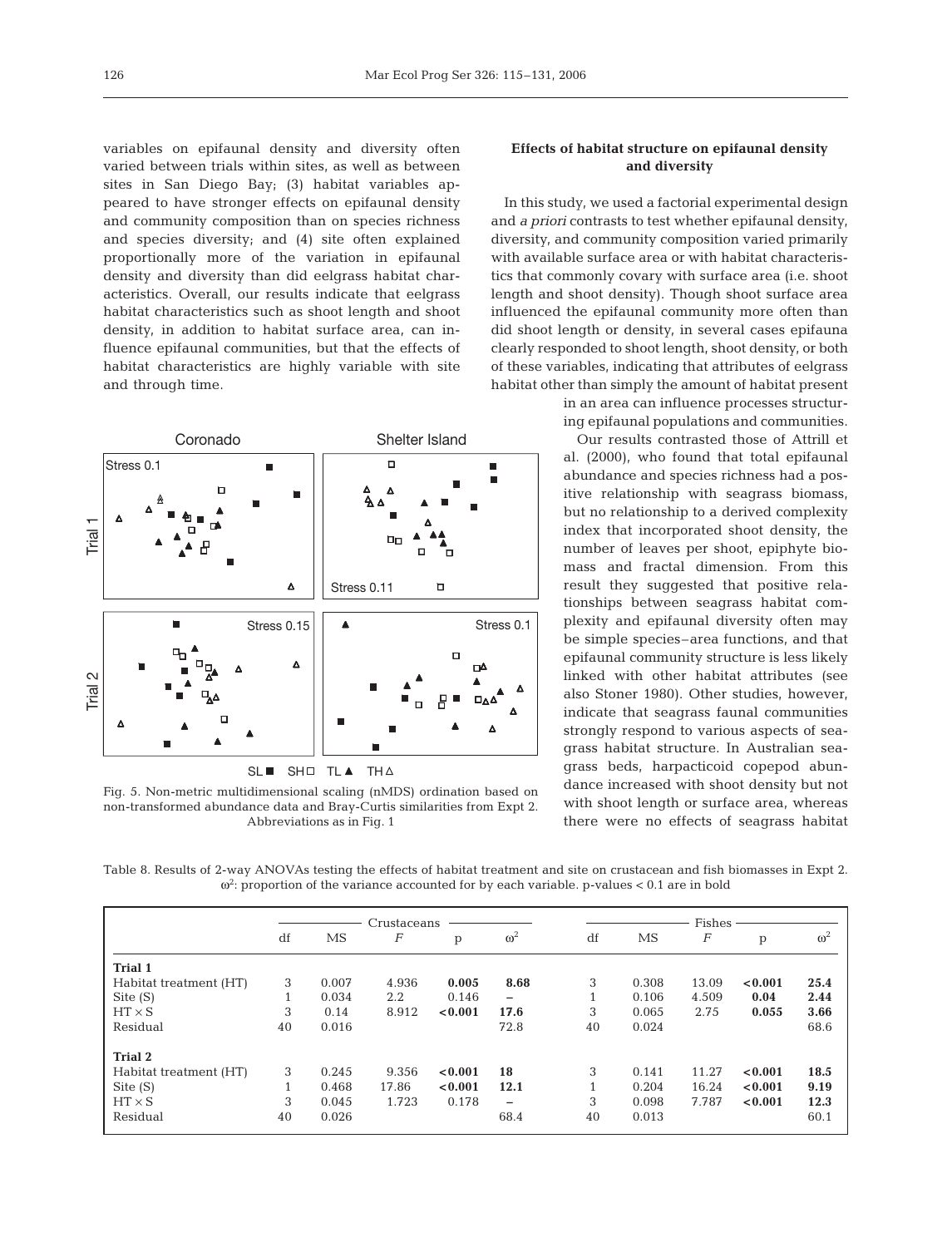

Fig. 6. Mean group biomass (+SE) for crustaceans and fishes from ASUs in Expt 2. Abbreviations as in Fig. 1

characteristics on species richness (Jenkins et al. 2002). In seagrass beds in Virginia, USA, Parker et al. (2001) experimentally manipulated plant species diversity and surface area and found that surface area had a stronger influence on the density of mobile epifauna than did plant species diversity. However, after controlling for surface area, epifauna exhibited a response to plant diversity which was positively correlated with increased structural complexity. Many amphipods in their study had increased abundances when the highly branched red alga *Gracilaria verrucosa* was present, further suggesting that multiple interactions between the epifaunal community and various habitat features are occurring (Parker et al. 2001).

Part of the variability among results may be due to the scaling of the study organisms used; meiofauna (which respond to shoot density but not to surface area; Jenkins et al. 2002) may perceive seagrass habitat differently than do macrofauna (which responded only to surface area in Attrill et al. 2000). However, in our study, macrofauna such as bivalves, shrimp, gastropods, and fishes responded to eelgrass shoot density and height as well as to surface area. Shoot length and density may therefore influence ecological processes that structure populations and communities. For

macrofauna that are prey to higher-order predators, dense seagrass shoots may confer more refuge because predator movement and detection of prey may be restricted. Longer shoots may increase density or diversity by providing different microhabitats for species (e.g. gastropods and bivalves may inhabit the base of shoots, and mobile crustaceans may live in the shoot canopy). Seagrass shoot length and density also may influence water flow near the sediment interface (Gambi et al. 1990, Kutija & Hong 1996, Abdelrhman 2003), which in turn may influence larval settlement rates as well as patterns of sediment and detritus delivery and retention (Eckman 1983, Peterson 1986, Bologna & Heck 2002, Peterson et al. 2004). Although we did not quantify water flow in our ASUs, we observed large differences in sediment quality among habitat treatments in the field. After several weeks in San Diego Bay, the base of SL plots consisted largely of coarse sediment, whereas TH plots appeared to trap primarily fine sediments, which suggests that flow rates in the TH plots were lower than in SL plots.

Of the 3 community structure variables (total epifaunal density, species richness, and  $D<sub>s</sub>$ ) total epifaunal density exhibited the strongest response to eelgrass habitat structure. In both experiments, the relative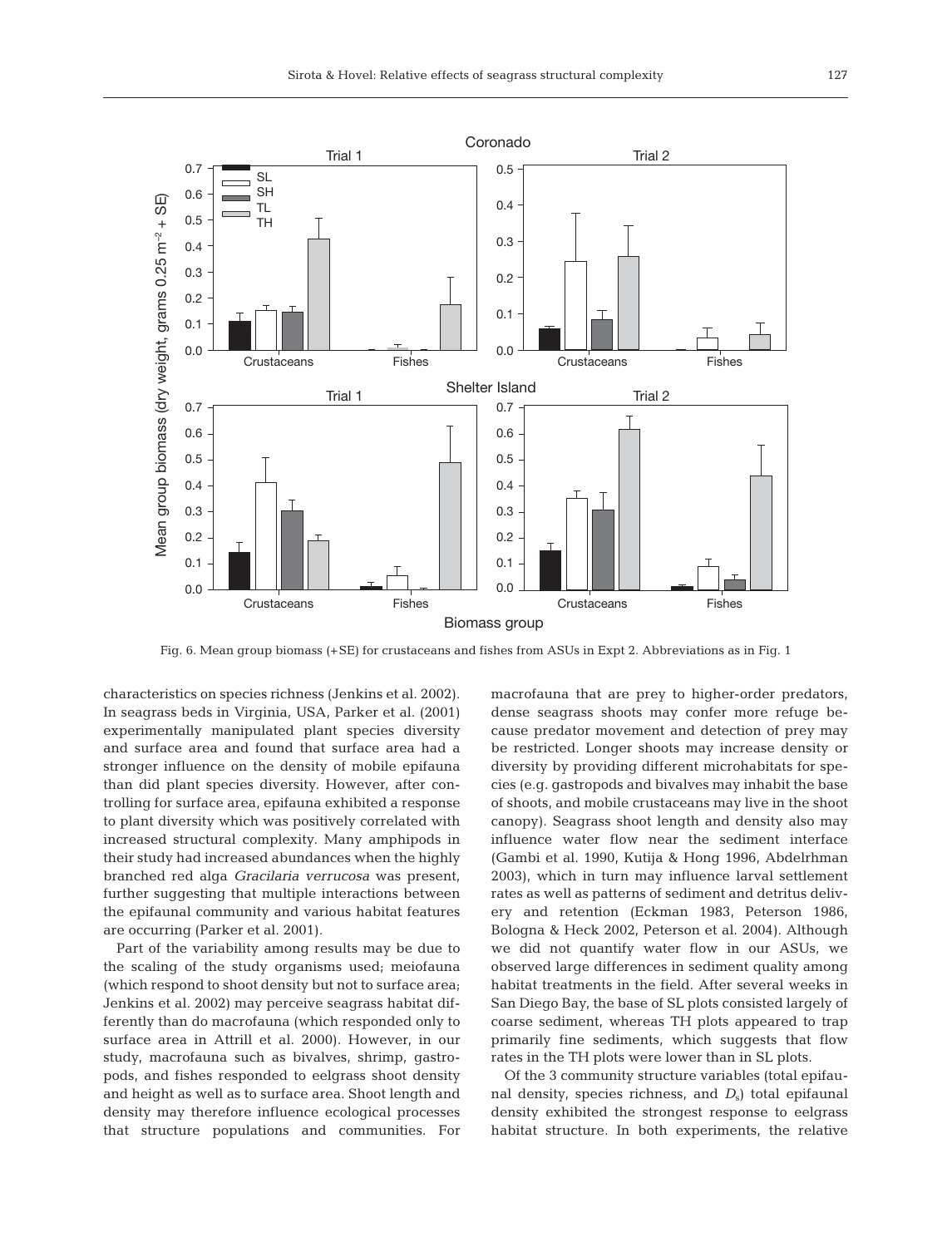influence of shoot surface area, shoot density, and shoot length on epifaunal density varied between trials and sites. Although densities of 2 of the most abundant taxa, *Caprella californica* and *Alia carinata*, were linked most strongly to surface area, species recruitment varied with shoot length or shoot density in 3 out of 4 cases, and responses to structure among the recruiting species were dramatically different. As abundant species comprise a disproportionate amount of the total density, species-specific responses largely may account for the inconsistent pattern of total epifaunal density between trials and sites.

When differences in species richness and  $D<sub>s</sub>$  were detected among treatments, the magnitude of the difference often was relatively small, typically representing an increase of ca. 1 species to a plot. Variability in *D*<sub>s</sub> was more strongly linked to shoot surface area than to shoot length or density. However,  $D_s$  increased with shoot surface area at Coronado, and decreased with shoot surface area at Shelter Island. At Shelter Island, species richness was highest in the short shoot treatments, suggesting that  $D_s$  may have increased with decreasing surface area due to greater evenness within low surface area plots. Evenness may be higher in plots with lower amounts of habitat if species in those treatments are more transitory than in other treatments, or if plots with high habitat amount are dominated by one or a few abundant species.

In our study, deployment time (in Expt 1) and site (in Expt 2) often explained more of the variance in epifaunal community structure than did simulated eelgrass habitat treatments. In Expt 1, recruitment pulses for several species partially were responsible for the strong influence of deployment time on community structure. The clam *Laevicardium substriatum*, the cloudy bubble snail *Bulla gouldiana*, and the speckled scallop *Argopecten aequisulcatus* all exhibited obvious pulses of recruitment, as indicated by dramatic increases in density (Fig. 3), and ca. 5- to 8-fold decreases in mean body size among deployment times. Effects of eelgrass habitat structure on recruitment varied among the 3 species; *L. substriatum* recruitment was highest in short eelgrass shoots, *B. gouldiana* recruitment was highest in dense shoots, and *A. aequisulcatus* recruitment was highest in long eelgrass shoots. Patterns of recruitment among the 3 species likely were due to both pre- and post-settlement processes acting on larvae and juveniles. Though our experiments were not designed to test why recruitment may vary with habitat structure, recruitment may be maximal where shoots are long or dense if these plots buffer currents that deliver larvae, and if increased structure inhibits predator search and capture. Recruitment of near-surface dwelling bivalves such as *L. substriatum* may be highest in short shoot

treatments if they prefer coarser sediment that existed at the base of these plots. Scallops, which attach themselves to seagrass shoots as juveniles, may have preferred long simulated shoots to maximize the range at which they can attach to shoots above the sediment.

In Expt 2, for many variables the  $\omega^2$  for site was either approximately equal to or sizably greater than that of habitat treatment. Generally higher epifaunal density and diversity in ASUs at Shelter Island (northern eco-region) than in ASUs at Coronado (central ecoregion) may have been due to greater larval delivery at Shelter Island caused by stronger currents, or by a greater mix of bay and ocean water at Shelter Island than at Coronado. Similarly, in Australia the effects of artificial seagrass structural characteristics on copepod abundance were consistent among sites and through time, but results for taxonomic richness depended strongly on site (Jenkins et al. 2002). In a UK *Zostera marina* bed, infaunal macroinvertebrate diversity increased with shoot density and the number of leaves per shoot (Webster et al. 1998), but because habitat structure covaried with site it was difficult to determine if correlations between structure and diversity were due primarily to habitat structure or to site. While our use of ASUs restricted our study to small, simulated eelgrass beds, our design enabled us to distinguish between the effects of site and simulated structure on epifaunal density and diversity in San Diego Bay.

### **Community composition**

Community composition varied strongly among habitat treatments, suggesting that species composing the epifaunal community differ with simulated eelgrass habitat structure (Fig. 5). For all trials and sites, community composition within SL and TH treatments differed dramatically, whereas composition differed between the 2 equal surface area plots (SH and TL) in Trial 1 but not in Trial 2. Shoot surface area, length and density therefore all may influence the types of species inhabiting eelgrass patches. Community composition also varied strongly between Shelter Island and Coronado (data not shown). In Expt 2, 23 of the 48 species collected at Shelter Island were not found at Coronado, and 6 of the 30 species found at Coronado were not found at Shelter Island.

Multivariate analyses that test (e.g.) for similarities and dissimilarities in species composition among treatments or sites often may reveal differences in the epifaunal community that are not seen when assessing species richness, density or diversity. For instance, community composition in the SL treatment generally was most dissimilar from other treatments (Table 7,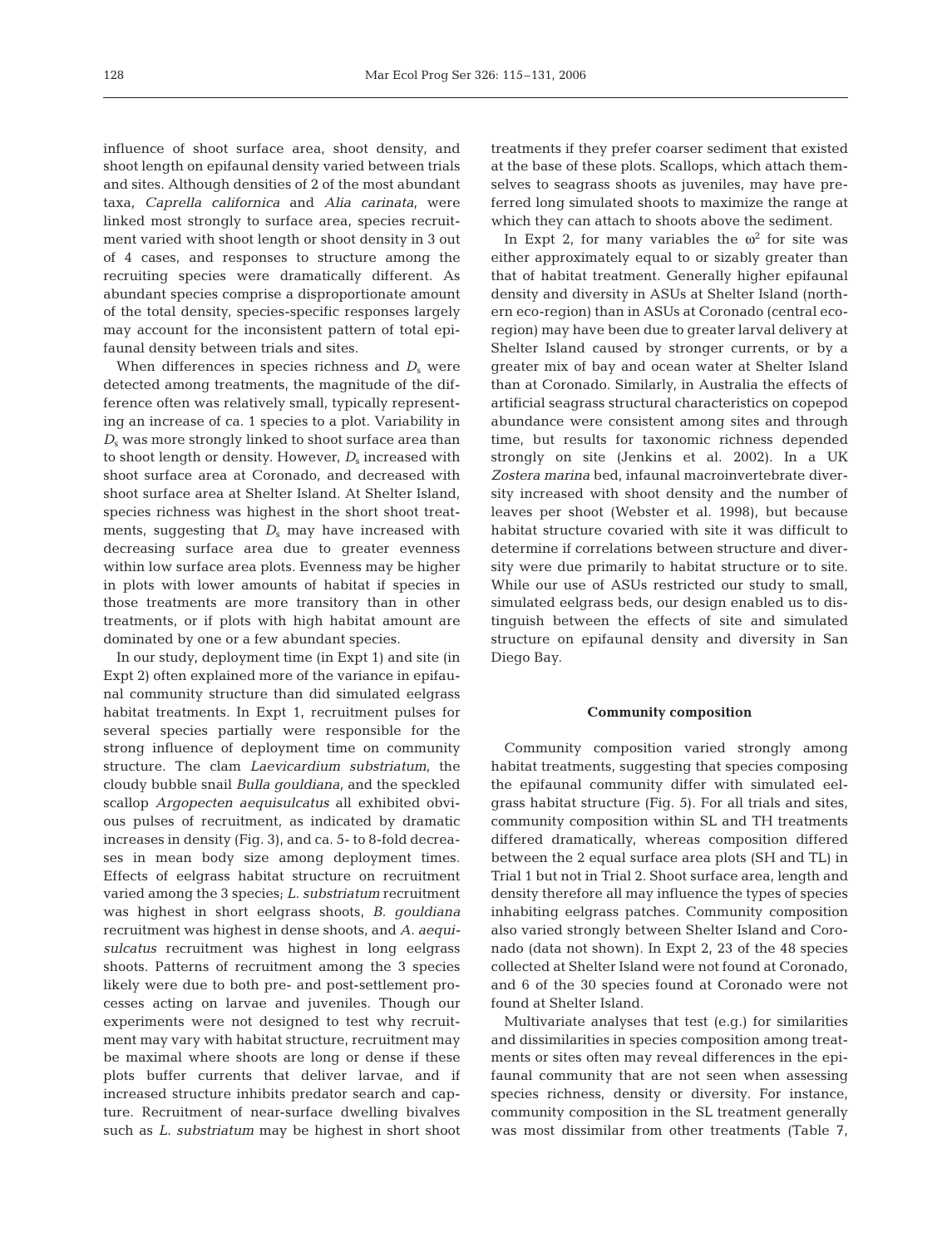Fig. 5). The majority of the difference between treatments is a reflection of the dominant species responses. For example, spider crab *Pyromaia tuberculata* and isopod *Paracercius sculpta* abundances were repeatedly higher in the medium and high surface area plots while *Laevicardium substriatum* abundances were often higher in the low surface area plots. These species' habitat preferences contributed to the dissimilarity between the low surface area plots and the medium and high surface area plots. MDS was used by Webster et al. (1998) to investigate community differences between samples collected from areas in naturally occurring *Zostera marina* beds differing in shoot density. They found that low shoot density samples were not similar to medium and high density plots, but also found high dissimilarity among replicate lowdensity eelgrass patches. In a study similar to ours, Lee et al. (2001) tested for differences in the epifauna community among seagrass patches that differed in shoot density and shoot height. The only treatments considered statistically different using univariate tests of total faunal abundance were the TH plots vs. the control (no shoot) plots. However, principal component analysis (PCA) revealed strong grouping of plots within different habitat structure treatments.

### **Epifaunal biomass**

Seagrass beds are considered vital habitat throughout the world due to their high primary and secondary production, and they therefore help form critical links between organisms occupying different trophic levels in coastal and estuarine waters. In our study, we used total biomass of motile, canopy-dwelling crustaceans (e.g. amphipods, isopods, and shrimp) as an estimate of the amount of food available for consumption by larger organisms utilizing seagrass beds as foraging grounds (e.g. fishes, lobsters, and crabs; Heck & Crowder 1991). Biomass of canopy-dwelling crustaceans clearly varied with shoot surface area and not with shoot length or shoot density. Crustacean biomass increased with surface area at Coronado and in Trial 2 at Shelter Island, but in Trial 1 at Shelter Island, crustacean biomass was highest at intermediate levels of shoot surface area. Motile invertebrates, which can utilize the entire canopy, may be selecting higher surface area plots due to the refuge provided by increased structure. In addition to providing protection from predation, the increased surface area may provide more food for these organisms, which often feed on microinvertebrates and epiphytes growing on the eelgrass blades.

We also measured the biomass of fishes found in our ASUs. Dominant fishes were the juvenile giant kelpfish *Heterostichus rostratus*, pipefish *Sygnathus* spp.,

and arrow gobies *Clevelandia ios*. Similar to canopydwelling crustaceans, fish biomass increased with shoot surface area (Fig. 6, Table 6). Fish may choose high surface area treatments because they likely are predators of canopy-dwelling crustaceans. Additionally, pipefish, gobies and juvenile kelpfish may select ASUs that provide refuge from larger fishes that forage in seagrass habitat. Fish biomass typically was dramatically higher in TH ASUs than in all other treatments, suggesting that a threshold amount of eelgrass habitat may be necessary before fish choose to inhabit a patch. We note, however, that our ASUs simulated small, isolated seagrass patches, and fish responses to structure may be different in larger, continuous seagrass habitat.

#### **Implications**

Seagrass habitats are productive, support a diverse suite of epifaunal and infaunal species, and function as a protective refuge and as foraging grounds for many commercially and recreationally important species. These and other ecosystem services have caused seagrasses to be considered 'essential fish habitat' under the Magnuson-Stevens Act. However, the proximity of seagrass to the shoreline makes this important habitat vulnerable to extensive anthropogenic disturbances, including sedimentation from coastal development, eutrophication from urban and agricultural runoff, trampling, and scarring due to boating and fishing (Sargent et al. 1995). Many efforts are underway worldwide to restore seagrass, and better assessments of the success of restoration are needed. For instance, ecologists, resource managers, and policy makers regularly gauge the health of a restored habitat by measuring only seagrass plant growth and survival, or by using a few univariate community measures such as total faunal abundance, species richness, and species diversity. Although community responses to habitat treatments were inconsistent in our study, there were generally positive relationships between eelgrass habitat amount and epifaunal density and diversity, and surface area appeared to explain patterns of epifaunal density and diversity more often than did shoot density and shoot length. This suggests that biomass, which is relatively easy to measure and has a strong positive relationship with shoot surface area, may be used by managers as an indicator of epifaunal density and diversity. The abundance of fishes, including the recreationally important giant kelpfish, also appears to be strongly linked to shoot surface area. However, because different epifaunal species have different responses to seagrass habitat structure, if a target organism is included in a conservation or mitigation plan, separate quantification of the organism's response to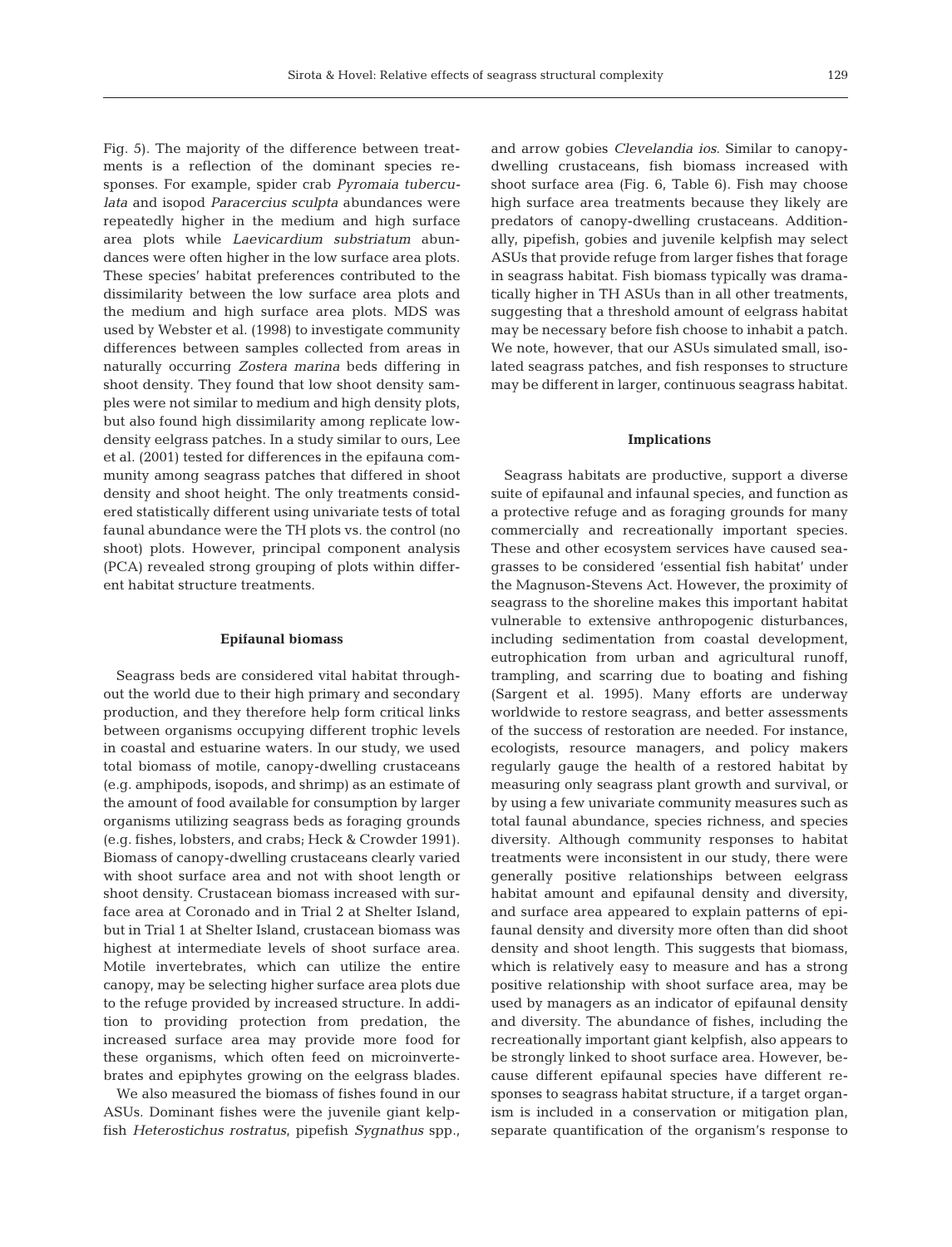habitat structure will be necessary. Additionally, our study showed that the majority of plots with the highest abundances were also the plots with the lowest diversity, due to a few dominant species strongly influencing the epifaunal community. Thus, different management goals (e.g. enhancing diversity, species richness or the abundance of target organisms) may require different conservation and restoration strategies.

It is important to point out that this study investigated the influence of habitat structure on both epifaunal communities and individual species in relatively small, isolated plots. Though seagrass patches of this size are common in locations of high hydrodynamic activity, seagrasses also form extensive, continuous beds, and care should be taken when extrapolating our results to a larger scale. In addition, seagrass beds are structurally heterogeneous unlike the standardized ASUs in this experiment, and structural components vary with many environmental and habitat characteristics including patch size, hydrodynamic regime, depth, and location within a bed. The use of artificial habitat allowed us to standardize potentially confounding variables while systematically manipulating others. However, both the structure and quality of the artificial habitat are not equal to a natural seagrass bed. Epiphyte cover and nutrient availability are 2 examples of natural components that are not simulated or controlled for in the ASUs.

In conclusion, our results and those of others (e.g. Parker et al. 2001, Jenkins et al. 2002) suggest that individual habitat characteristics (shoot length and shoot density), in addition to available surface area, may influence epifaunal density and diversity in seagrass habitats. Not surprisingly, epifaunal responses to structure appear to differ with site and through time, and thus the most information on faunal responses to seagrass structure will be generated from studies incorporating multiple sites, seasons, and years.

*Acknowledgements*. Many thanks to T. Anderson and B. Fredrich for their advice and guidance on this research project. This research would not have been feasible without assistance in the field and in the laboratory from B. Reed, D. Healey, R. Kushner, T. Mai, R. Teunis, D. Lipski, and several San Diego State University undergraduates. Funding for this project was provided by the Port of San Diego, PADI Foundation, and PADI Project AWARE. All experiments conducted in this study were in compliance with local, state, and national laws. This is a contribution from the Coastal and Marine Institute at San Diego State University.

#### LITERATURE CITED

Abdelrhman MA (2003) Effect of eelgrass *Zostera marina* canopies on flow and transport. Mar Ecol Prog Ser 248: 67–83

- Attrill MJ, Strong JA, Rowden AA (2000) Are macroinvertebrate communities influenced by seagrass structural complexity? Ecography 23:114–121
- Beck MW (1998) Comparisons of the measurement and effects of habitat structure on gastropods in rocky intertidal and mangrove habitats. Mar Ecol Prog Ser 169: 165–178
- Beck MW (2000) Separating the elements of habitat structure: independent effects of habitat complexity and structural components on rocky intertidal gastropods. J Exp Mar Biol Ecol 249:29–49
- Bell JD, Westoby M (1986) Abundance of macrofauna in dense seagrass is due to habitat preference, not predation. Oecologia 68:205–209
- Bologna PAX, Heck KL (1999) Macrofaunal associations with seagrass epiphytes — relative importance of trophic and structural characteristics. J Exp Mar Biol Ecol 242: 21–39
- Bologna PAX, Heck KL (2002) Impact of habitat edges on density and secondary production of seagrass-associated fauna. Estuaries 25:1033–1044
- Boström C, Bonsdorff E (2000) Zoobenthic community establishment and habitat complexity — the importance of seagrass shoot-density, morphology and physical disturbance for faunal recruitment. Mar Ecol Prog Ser 205:123–138
- Chadwick DB & Largier JL (1999) Tidal exchange at the bay–ocean boundary. J Geophys Res 104:29901–29924
- Clarke KR, Warwick RM (1994) Change in marine communities: an approach to statistical analysis and interpretation, 2nd edn. National Environmental Research Council, Plymouth
- Coen LD, Heck KL, Able LG (1981) Experiments on competition and predation among shrimps of seagrass meadows. Ecology 62:1484–1493
- Dayton PK, Tegner M, Edwards P, Riser L (1999) Temporal and spatial scales of kelp demography: the role of oceanographic climate. Ecol Monogr 69:219–250
- den Hartog C (1977) Structure, function and classification in seagrass communities. In: McRoy CP, Helfferich C (eds) Seagrass ecosystems. Marcel Dekker, New York, p 89–122
- Eckman JE (1983) Hydrodynamic processes affecting benthic recruitment. Limnol Oceanogr 28:241–257
- Eckman JE (1987) The role of hydrodynamics in recruitment, growth, and survival of *Argopecten irradians* (L.) and *Anomia simplex* (D'Orbigny) within eelgrass meadows. J Exp Mar Biol Ecol 106:165–191
- Edgar GJ (1990) The influence of plant structure on the species richness, biomass and secondary production of macrofaunal assemblages associated with Western Australian seagrass beds. J Exp Mar Biol Ecol 137:215–240
- Fonseca MS, Kenworthy WJ, Thayer GW (1998) Guidelines for the conservation and restoration of seagrass in the United States and adjacent waters. Decision Analysis Series 12. National Oceanic and Atmospheric Administration, Silver Spring, MD
- Gambi MC, Nowell ARM, Jumars PA (1990) Flume observations on flow dynamics in *Zostera marina* (eelgrass) beds. Mar Ecol Prog Ser 61:159–169
- Gotelli NJ, Ellison AM (2004) A primer of ecological statistics. Sinauer Associates, Sunderland, MA
- Graham MH, Edwards MS (2001) Statistical significance versus fit: estimating the importance of individual factors in ecological analysis of variance. Oikos 93:505–513
- Harris LA, Buckley B, Nixon SW, Allen BT (2004) Experimental studies of predation by bluefish *Pomatomus saltatrix* in varying densities of seagrass and macroalgae. Mar Ecol Prog Ser 281:233–239